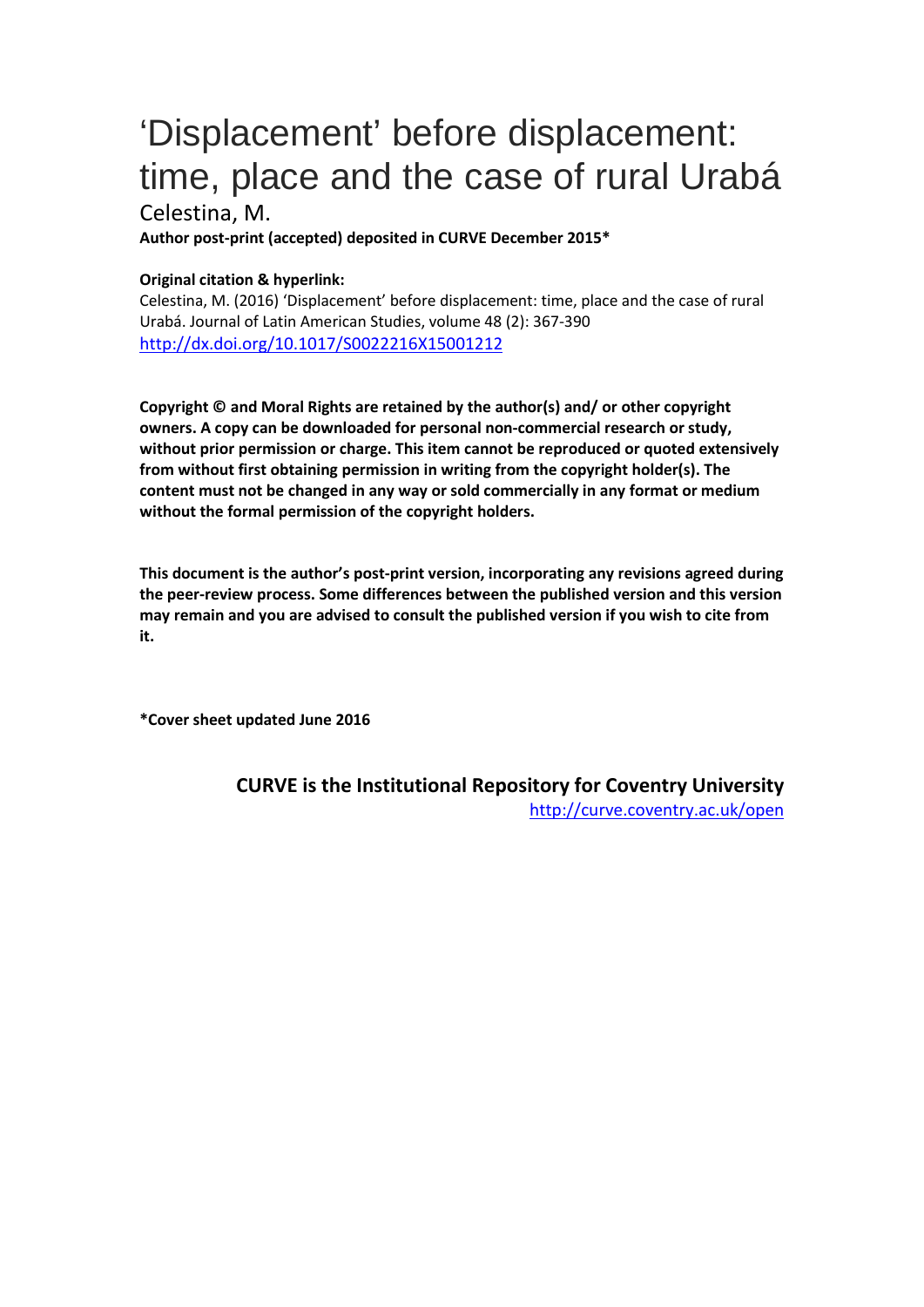*'Displacement' before displacement: time, place and the case of rural Urabá*

#### Abstract

**.** 

Addressing the case of a community from rural Urabá, Colombia, this article focuses on the temporality of population displacement and asks: when does the 'clock' of displacement start? Drawing upon an in-depth ethnographic fieldwork, it challenges the state driven narrative that displacement can be understood from the moment one leaves their residence and advances the argument that displacement is more than just physical relocation. By engaging with the broader social, political and economic context in which displacement occurred and bringing local voices to the fore, this article demonstrates how the experience of violence engendered a sense of displacement before residents actually left.

Key words: displacement, sense of place, temporality, IDPs, Urabá, Colombia

When asked to speak about his experience of displacement Don Andrés, a local junta leader and a later member of the left-wing political party Unión Patriótica (Patriotic Union, UP), refers back to 1979, when he was imprisoned on suspicion of being a guerrilla commander.<sup>1</sup> He recalls being made to walk under the harsh heat of the sun for nine days with hardly any water and only beans for food. His wife, Doña Olivia, adds that this was when they 'lost everything'. In response to a similar question, Alejandra speaks of the disappearance of her mother at the end of the 1980s. Only one of her mother's shoes was found at the entrance to the house; all other traces were lost. Alejandra, who was nine years old when her mother vanished, was taken in by her mother's friend, who treated her differently to her own four children. Alejandra dreams of going back to the days when her mother was still alive. For both Don Andrés and Alejandra, displacement began as a result of these harrowing episodes, as opposed to 1996 when they, along with other people interviewed for this article left Urabá; their region of origin.

<sup>&</sup>lt;sup>1</sup>In order to protect people's anonymity their names have been changed or on some occasions omitted completely. Interviews took place at different points between June 2011 and December 2011 and between June 2012 and September 2012.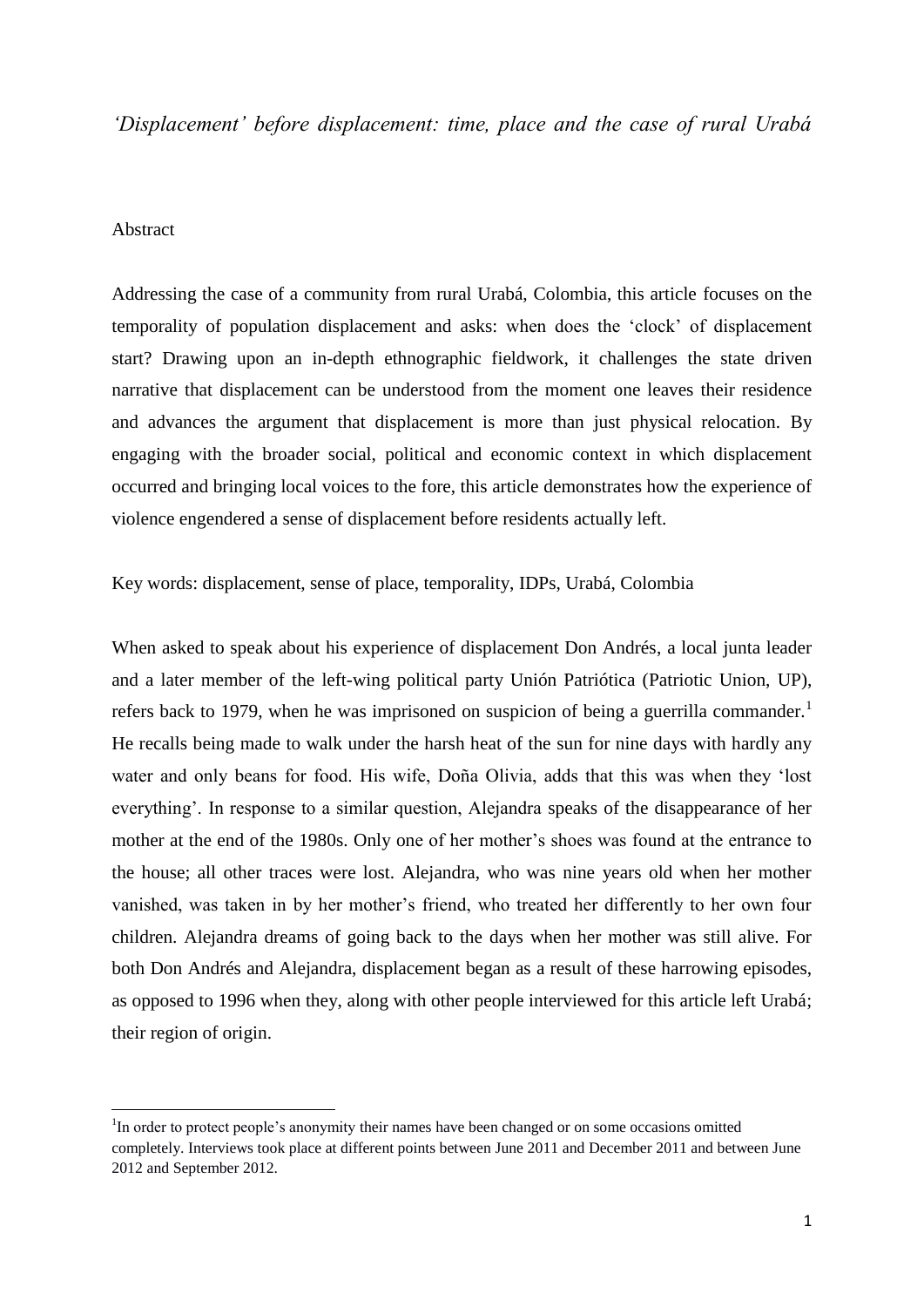This article addresses the question of when the 'clock' of displacement starts. Reflecting on their own experiences, people's narratives challenge the state's definition of displacement understood as the act of leaving one's place of residence. This official focus on the moment of departure as the starting point of displacement hides the complex political, social and economic contexts that have generated displacement processes in which the state is complicit. Terror produced at a local level is often overshadowed in state-led discussions<sup>2</sup> and leaves untouched what can be perceived to be a more nuanced discussion about the loss of place. Is the loss of place necessarily abrupt, a result of flight, or does it unwind gradually? In addressing this 'nuance' I direct attention to a localised history of people's lives before their physical relocation to show how experienced violence reconfigured social, physical and cognitive landscapes. Physical landscapes refer to the natural and built environment, social landscapes to the transformation in people's relationships, and cognitive landscapes refer to the alteration of sensing the place. Adopting an analysis which looks at the way in which violence transforms people's 'senses of place' - the way places are 'known, imagined, yearned for, held, remembered. Voiced, lived, contested, and struggled over<sup>3</sup> - the aim of this article is not to advance state-driven analysis of displacement. The article instead contributes to the understanding of social aspects of people's experiences which Tatiana, an active UP and labour union member, describes as 'the most deplorable thing that can happen to a human being' and Camilo, now in his early thirties, depicts as a 'wound that never heals'.

A number of scholars working on Colombia and beyond have incorporated localised perspectives and experiences in their analysis and have managed to undermine top-down narratives of conflict, the essentialist representations of the displaced and simplistic representations and generic definitions of displacement. A long-term and localised trajectory explains how armed groups in Colombia were formed, how they arrived to a particular territory and the types of relationships they managed to forge with the local population.<sup>4</sup> Such

<sup>&</sup>lt;sup>2</sup> Ulrich Oslender, 'Another History of Violence. The Production of "Geographies of Terror" in Colombia's Pacific Coast Region', *Latin American Perspectives,* 35 (2008), pp. 77-102.

<sup>3</sup> Steven Feld and Keith H. Basso, 'Introduction' in Steven Feld and Keith H. Basso (eds.), *Senses of Place* (Santa Fe, N. M.: School of American Research Press, 1996), p. 10.

<sup>&</sup>lt;sup>4</sup>María Clemencia Ramírez, 'Maintaining Democracy in Colombia through Political Exclusion, States of Exception, Counterinsurgency, and Dirty War', in Enrique Desmond Arias and Daniel Goldstein (eds.), *Violent Democracies in Latin America* (Durham, NC: Duke University Press, 2010), pp. 84-107. Some other examples of literature which considers long-term approach to studying violence and people's experiences are Arturo Escobar, *Territories of Difference: Place, Movements, Life, Redes* (Durham, N.C.: Duke University Press, 2008); Mary Roldán, ''Cambio de Armas' Negotiating Alternatives to Violence in the Oriente Antioqueño' in Virginia Marie Bouvier (ed.), *Colombia: Building Peace in a Time of War* (Washington, DC: United States Institute of Peace Press, 2009), pp.277-294; Oslender, 'Another History of Violence'.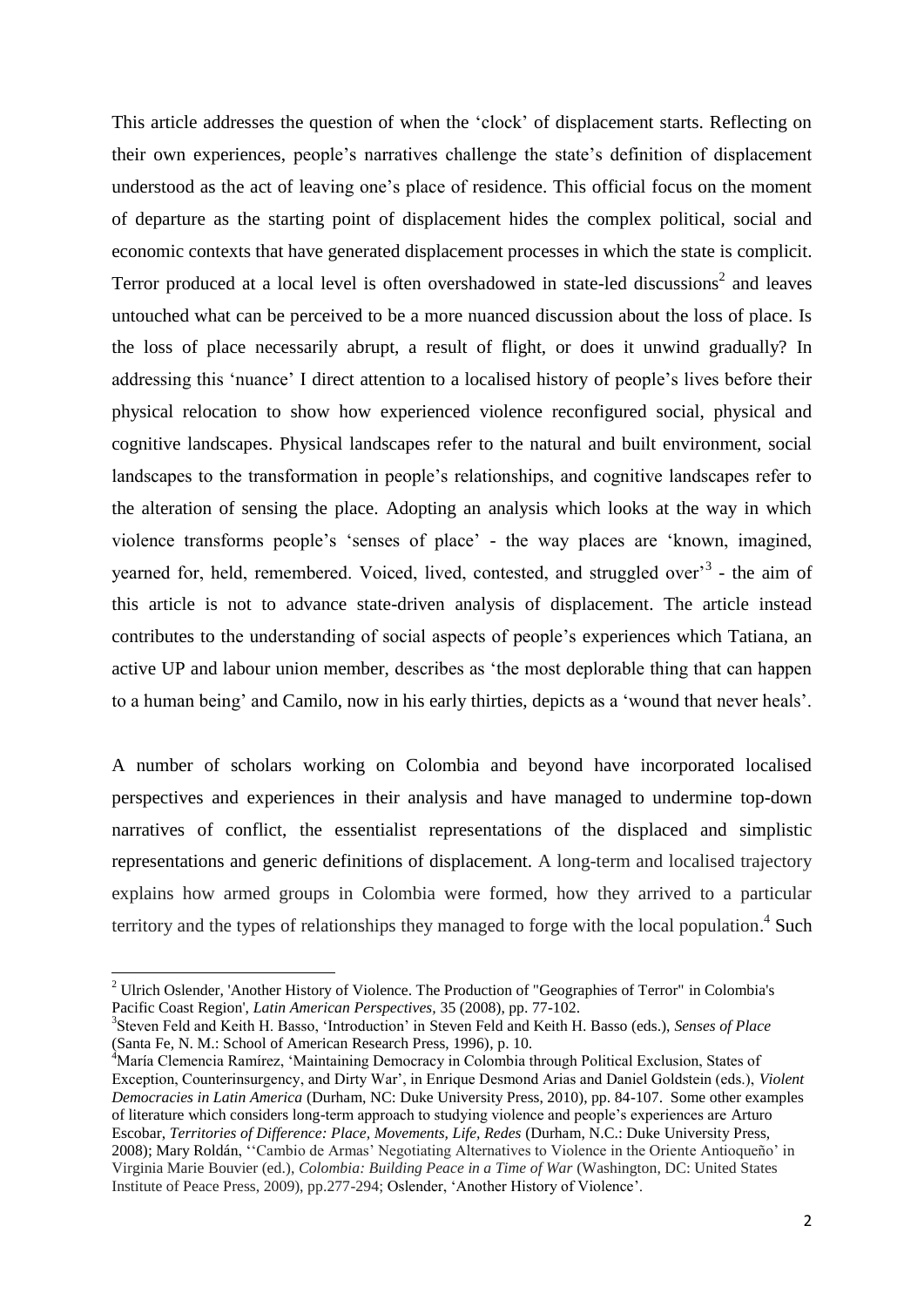an approach also enables an analysis of what motivated and influenced people to leave or stay. For instance, in the context of El Salvador, Molly Todd traces the history of *campesinos* (peasants) before they became 'refugees'. Her study captured the agency of the campesinos in organising a strategy of resistance and flight.<sup>5</sup> Thinking of those who stay and drawing on ethnographic work from Mozambique, Stephen Lubkemann argues that 'displacement' can occur without displacement - that is without migration - and that one can be 'displaced in place'. 6 In this article I build upon this work and extend Lubkemann's concept of displacement to something which he overlooks, namely the sense of temporality of displacement. The evidence presented in the article points to another kind of agency amongst the displaced in a context different to that of El Salvador. Additionally, beyond the focus on agency, I see the act of people's resistance as part of the displacement process, with consequences for their post-migratory life.

The research underpinning this essay is based on ten months of fieldwork using ethnographic methods. The data collection was undertaken in two hamlets in the department of Cundinamarca, Colombia, where the displaced interviewed for the research have resettled. A total of 57 people were interviewed, 37 internally displaced persons (IDPs) (16 women and 21 men) and 20 non-displaced villagers, long-term inhabitants of Cundinamarca (12 women and eight men). The data considered in this article was collected from those interviewees displaced from rural parts of the sub-region of Urabá (ten men and 12 women).<sup>7</sup> My interviewees all regarded the paramilitaries as the agents responsible for their displacement, therefore the terror discussed in the article is that generated by the paramilitaries rather than the guerrillas.<sup>8</sup> The interviews were both semi-directed and discursive.<sup>9</sup> I invited people to speak freely about the topics they found important as well as following up with questions I considered relevant. The conversations were carried out in informal settings during numerous

<sup>5</sup> Molly Todd, *Beyond Displacement: Campesinos, Refugees, and Collective Action in the Salvadoran Civil War* (Madison, WI: University of Wisconsin Press, 2010).

<sup>6</sup> Stephen Lubkemann, *Culture in Chaos. An Anthropology of the Social Condition of War* (Chicago, IL: The University of Chicago Press, 2008).

<sup>&</sup>lt;sup>7</sup> I recognise that not everyone has left Urabá and that some people stayed there despite violence. Since I was unable to interview anyone who stayed behind, I decided to retract their perspectives through the lens of those who moved.

<sup>&</sup>lt;sup>8</sup>The guerrilla groups were also responsible for violence and displacement. However, the focus here is on the experiences and perceptions of my interviewees. Since they were all leftists, none of my interviewees spoke about the violence and displacement generated by the guerrillas.

<sup>9</sup> Zoe Bray, 'Ethnographic Approaches', in Donatella Della Porta and Michael Keating (eds.) *Approaches and Methodologies in the Social Sciences* (Cambridge: Cambridge University Press, 2008), pp.296-315.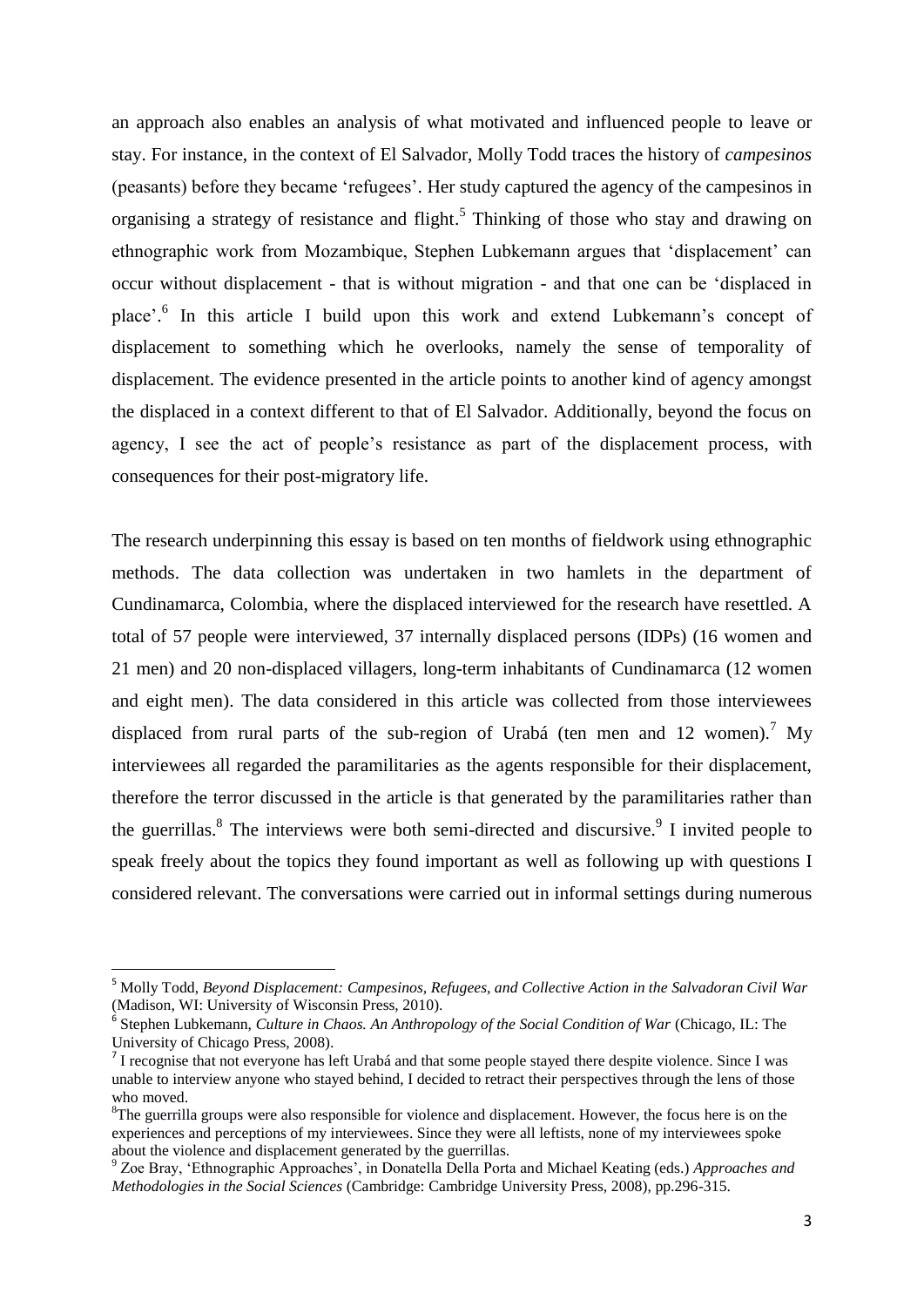encounters – the majority while we were working in the field, preparing lunch, at the table, at night when we were getting ready to sleep, or on our way to a shop or town.

My focus on temporality of displacement builds upon people's narratives and their changing sense of place. The article briefly examines the literature focusing on experiences of conflict, which takes a longue durée approach and challenges the representations of instant flight.<sup>10</sup> The second part of the article looks at some of the economic, social and political factors that influenced the making and unmaking of Urabá: the context within which people's subjective experiences of place, their biographies and the conflict developed. It also allows the reader to establish the sense of place, or more precisely sense of the region. The article then turns to ethnographic material focusing on different recollections of Urabá – one of nostalgia and one of displacement. These different views about the same place held by the same people demonstrate how violence transformed Urabá beyond recognition. As a result, residents were estranged from place and therefore experienced alienation in feeling or affection; alienation thus became part of the displacement process. The final and substantive section focuses on Urabá as a place of displacement. This section demonstrates how conflict and violence have modified people's social, physical and cognitive landscapes. The argument is that alienation of place as a result of terror experienced launched the process of displacement prior to people's departure from Urabá, and this calls into question 'when' displacement actually begins. The engagement with this question invites scholars as well as those working with the displaced in Colombia and beyond to consider the local social, political and economic contexts of displacement to bring to the fore individuals' experiences of displacement, rather than treating them as a back story. Such an approach not only contributes to a more rounded picture of people's experiences of displacement, but is particularly necessary for a better understanding of the challenges people are experiencing in their attempts at emplacement, when they are turning the location of resettlement into a meaningful place.

#### *Time and place of displacement*

<sup>&</sup>lt;sup>10</sup> Longue durée is a term predominately found in history. It refers to long-term view and contrasts it to episodic history (Fernand Braudel and Immanuel Wallerstein, 'History and the Social Sciences: The Longue Durée', *Review*, 32:2 (2009), pp.171-203.) In this article it is used in a similar manner to refer to studies which consider a long-term timeframe in their analyses of conflict and people's experiences.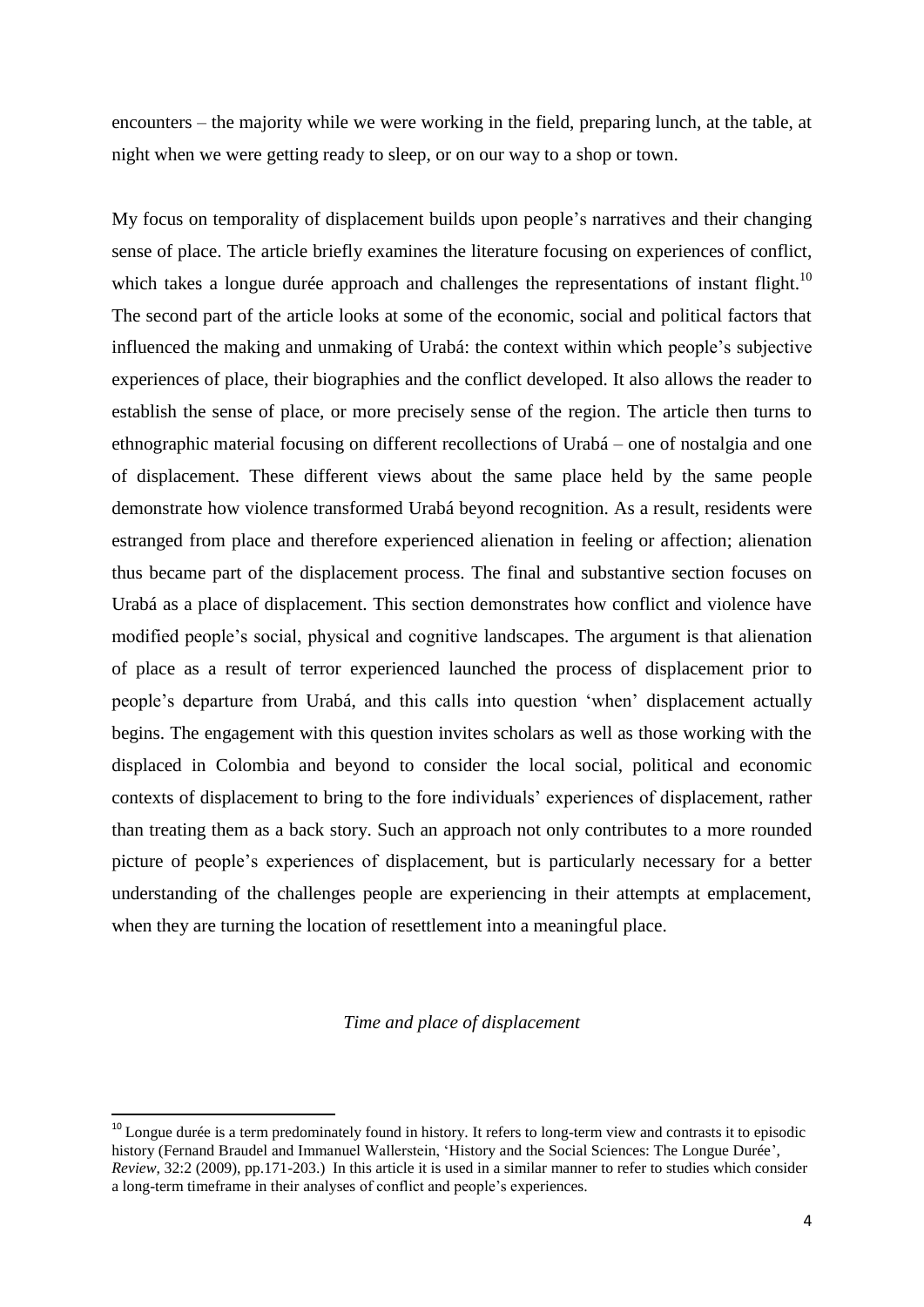Studies from different contexts around the world demonstrate that the impact of violence on those it reaches is not homogenous; violence does not always result in instant movement, indeed, it can inhibit people's movement. Just as no two people are the same, their responses to violence will differ. Therefore, a closer look at localised experiences and engagement with the question of 'when' displacement starts is pertinent, since prolonged exposure to violence can have differing spiritual and psychological effects on people.<sup>11</sup> Furthermore, it is important to note that the specificities of each situation will influence an individual's strategy when it comes to staying or going. In some cases, as in the experience of Jews in pre-war Nazi Germany, the process of estrangement happened when Jews lost their political and civil rights through denaturalisation. Whilst some of them were able to consider their options, for others these options were severely curtailed once the Second World War started, making it impossible to resist or to escape the inhumane acts that followed. Yet in some other warridden settings, including in Latin America, those 'under fire' managed to organise and retain a degree of control over their movement.

In a number of Latin American contexts scholars have recorded successful acts of collective resistance. For example, in Guatemala people organised into Comunidades de Población en Resistencia (Communities of Population in Resistance) and moved further into the jungle, adapting their lives to the new environment in order to survive. They planted hidden gardens, made makeshift shelters and formed watch patrols. Children were taught to be silent and traces of any footpaths, which could reveal the community's location, were erased.<sup>12</sup> Todd, in her ethnographic account of El Salvadorean campesinos, similarly demonstrates campesinos' resistance and collective organisation. Focusing on people's agency, Todd shows how campesinos were active in thinking through their responses to adversaries; she specifically highlights their pre-flight preparations, organisation and adjustment of security tactics. Campesinos resorted to *quindas*, organised flights from home, which became a planned strategy of survival.<sup>13</sup> Quindas were a result of longer history of campesino organisation and people remained in conflict-affected zones for some time before crossing to Honduras. In Colombia too, there are people who stay. Mary Roldán closely examines the historical trajectories of conflict in Oriente, a subregion of the Department of Antioquia, to

<sup>11</sup> Liisa Malkki, 'Refugees and Exile: From "Refugee Studies" to the National Order of Things', *Annual Review of Anthropology,* 24 (1995), pp.495-523.

<sup>&</sup>lt;sup>12</sup>EPICA and CHRLA, 'The Communities of Population in Resistance in Guatemala', *Social Justice*, 20:3/4 (1993), pp. 143-162.

<sup>13</sup>Todd, *Beyond Displacement*.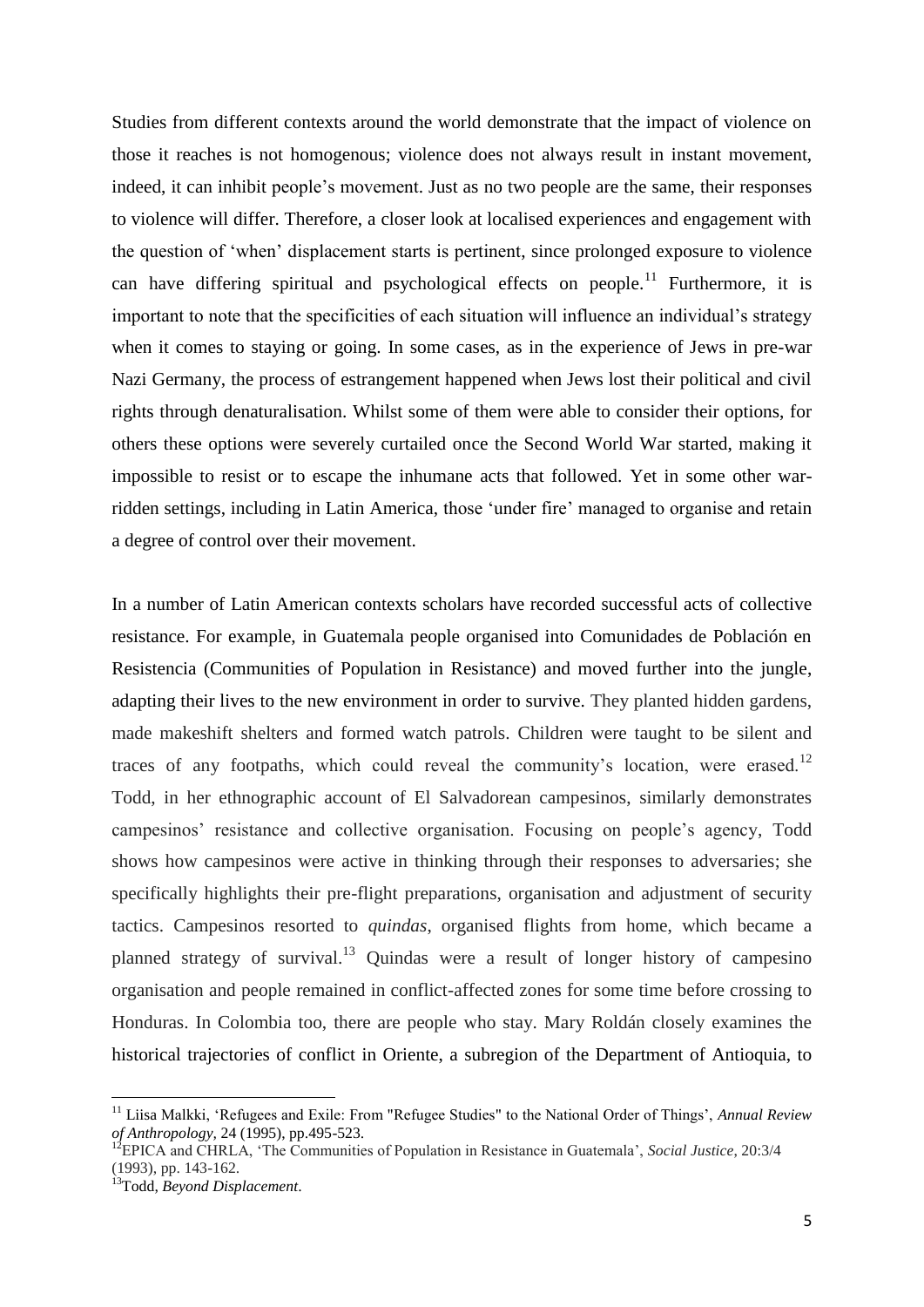help explain why after 1997 its inhabitants embraced a strategy of non-violence, and why they decided to stay rather than leave the region despite on-going threats and violence.<sup>14</sup>

Acknowledging that some people stay (indefinitely or temporarily) or indeed are unable to move but their sense of place changes, Stephen Lubkemann and Tobias Kelly proposed to reconceptualise displacement. Their understanding of place is similar to the conceptualisation I adopt here. Place in this article is not conceived as a purely territorialised unit with boundaries, but rather in terms of a relationship between place and people, as a 'meaningful location'.<sup>15</sup> Place is shaped and influenced by the intersection of social, economic, political and historical factors, and the asymmetry of power relations.<sup>16</sup> Place is multidimensional rather than being a stage to act upon. Place is formed and indeed becomes meaningful only through people's activities and engagements.<sup>17</sup>

By including place in his analysis, Kelly in reference to Palestine argues that displacement 'is never simply a physical movement across space but also involves transformations in the political, social and economic practices through which people are related to place'.<sup>18</sup> Experiences of displacement for Palestinians, Kelly holds, arise from the tensions between processes that keep them in place and those that make them mobile, therefore unable to feel secure in any given place. Lubkemann speaks of 'displacement in place' and thus challenges the union between movement and displacement. 'Displacement in place' is 'the process of lifescape reconfiguration'.<sup>19</sup> Lubkemann makes a compelling case for consideration of those who stay rather than only those who move. Those who stay and experience the loss of mobility in highly unfavourable circumstances may be going through the worst form of

 $\overline{a}$ 

<sup>&</sup>lt;sup>14</sup>Roldán, 'Cambio de Armas'. For other studies exploring the experiences of peace communities, see Christopher Mitchell and Sara Ramírez, 'Local Peace Communities in Colombia. An Initial Comparison of Three Cases', in Virginia Marie Bouvier (ed.), *Colombia: Building Peace in a Time of War* (Washington, DC: United States Institute of Peace Press, 2009), pp.245-270; and Javier Moncayo, 'Civil Resistance to War in the Middle Magdalena Valley', Virginia Marie Bouvier (ed.), *Colombia: Building Peace in a Time of War* (Washington, DC: United States Institute of Peace Press, 2009), pp. 271-76.

<sup>15</sup> John Agnew, *Place and Politics: The Geographical Mediation of State and Society* (London: George Allen & Unwin, 1987).

<sup>16</sup>Doreen Massey, *Space, Place and Gender* (Cambridge: Polity Press, 1994); Henri Lefebvre, *The Production of Space* (Oxford: Blackwell Publishers Inc., 1996); David Harvey, 'Class Relations and Social Justice', in Michael Keith and Steve Pile (eds.) *Place and the Politics of Identity* (London: Routledge, 1993), pp. 41-66.

<sup>&</sup>lt;sup>17</sup> David Turton, 'The Meaning of Place in a World of Movement: Lessons from Long-Term Field Research in Southern Ethiopia', *Journal of Refugee Studies,* 18: 3 (2005), pp. 258-80; Miriam Khan, 'Your Place and Mine: Sharing Emotional Landscapes in Wamira, Papua New Guinea', in Steven Feld and Keith H. Basso (eds.), *Senses of Place* (Santa Fe, N. M.: School of American Research Press, 1996), pp. 167-96.

<sup>&</sup>lt;sup>18</sup>Tobias Kelly, 'Returning to Palestine: Confinement and Displacement under Israeli Occupation', in Stef Jansen and Staffan Löfving (eds.) *Struggles for Home: Violence, Hope, and the Movement of People* (Oxford: Berghahn Books, 2009), p.26.

<sup>19</sup>Lubkemann, *Culture in Chaos*, p. 192.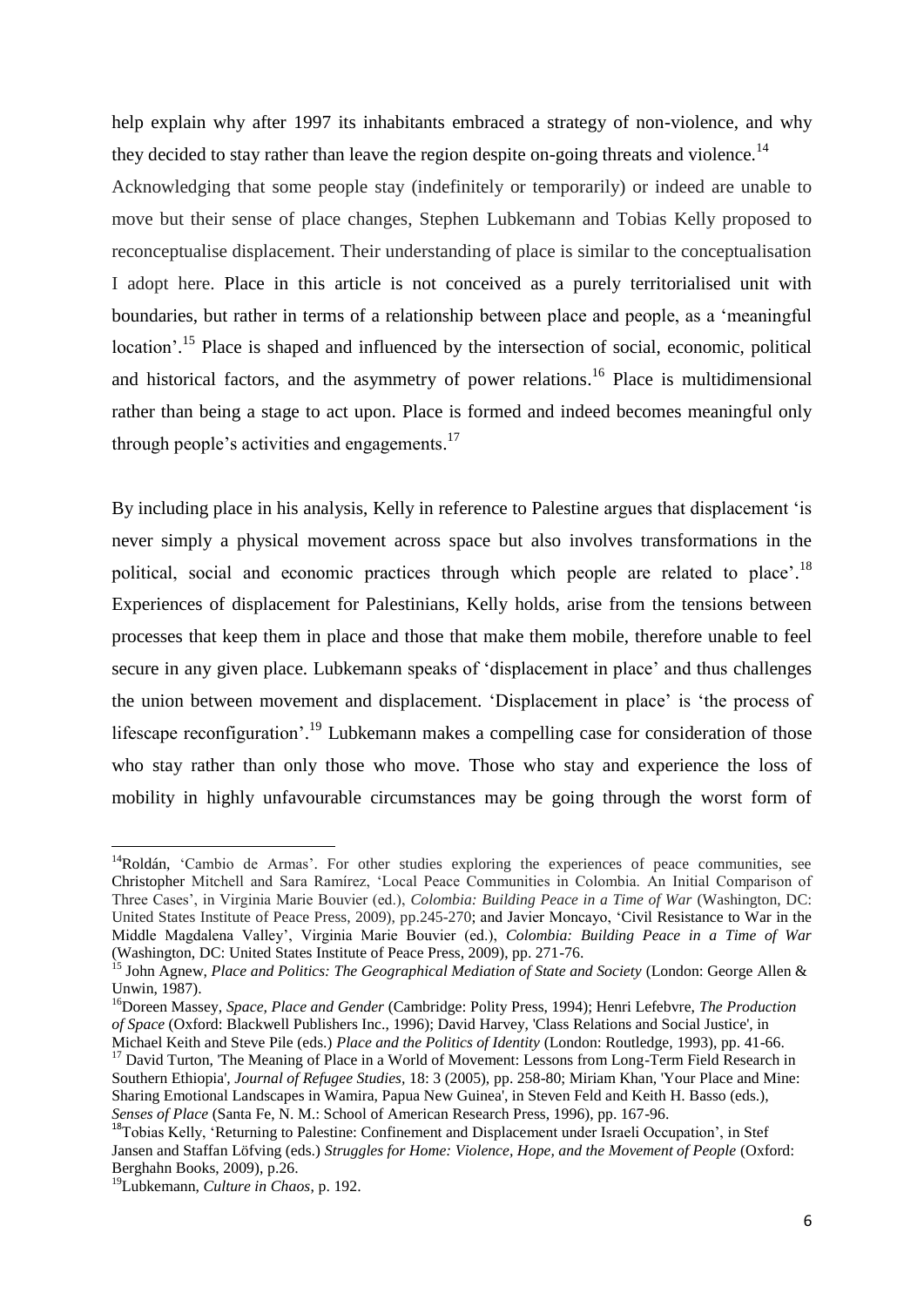displacement, he argues. Therefore, according to Lubkemann, one can be displaced without having migrated. I agree with Lubkemann that it is necessary to examine the ways in which violence affects people's lives and their sense of place while they are still in their place of origin. However, whilst I agree with the idea of 'lifescape reconfiguration' as is shown through the ethnographic evidence in this article, I would argue that movement and a 'migration of the senses' is always a part of displacement. The non-consideration of movement risks downplaying the experiences of leaving a community and making place at an entirely different location, or of making place when one returns to the same location years after both the place and people have changed. I therefore extend Lubkemann's conceptualisation of displacement by drawing attention to the sense of temporality of displacement. I suggest that the clock establishing 'when' displacement begins needs to be rethought in relation to a careful consideration of the specificities of violence on the ground and individual experiences. This also helps our understanding of the challenges people face when turning a new location into a meaningful place.

## *Urabá: a territory of exclusion, resistance and dispute*

As Adrienne Rich rightly stated, 'a place on the map is also a place in history'.<sup>20</sup> Senses of place and displacement, while they are inherently subjective, are influenced by broader socioeconomic and political dimensions. If it is people's biographies that influence sense of place, it is ultimately also the place itself that influences these biographies, if only through the possibilities it offers. Therefore, a brief overview of the making and unmaking of Urabá is crucial to a better understanding of my interviewees' biographies; as well as a more conventional narrative history of the region. Ultimately it also gives context to the conflict which brought about the onset of the displacement process.

Urabá is a sub-region of the department of Antioquia in the north-western part of Colombia, bordering the Caribbean ocean. Colombian scholar Carlos Miguel Ortiz Sarmiento described it as a place of adventure, escape, luck and money but also of danger, violence and death.<sup>21</sup> It can be divided into three zones: the north, the south, and the central region or the banana axis,

<sup>&</sup>lt;sup>20</sup>Adrienne Rich, 'Notes toward a Politics of Location', in Adrienne Rich (ed.), *Blood, Bread, and Poetry: Selected Prose, 1979-1985* (New York: Norton, 1986), pp. 212.

<sup>21</sup>Carlos Miguel Ortiz Sarmiento, *Urabá: pulsiones de vida y desafíos de muerte* (Medellín: La Carreta Social 2007), p. 44.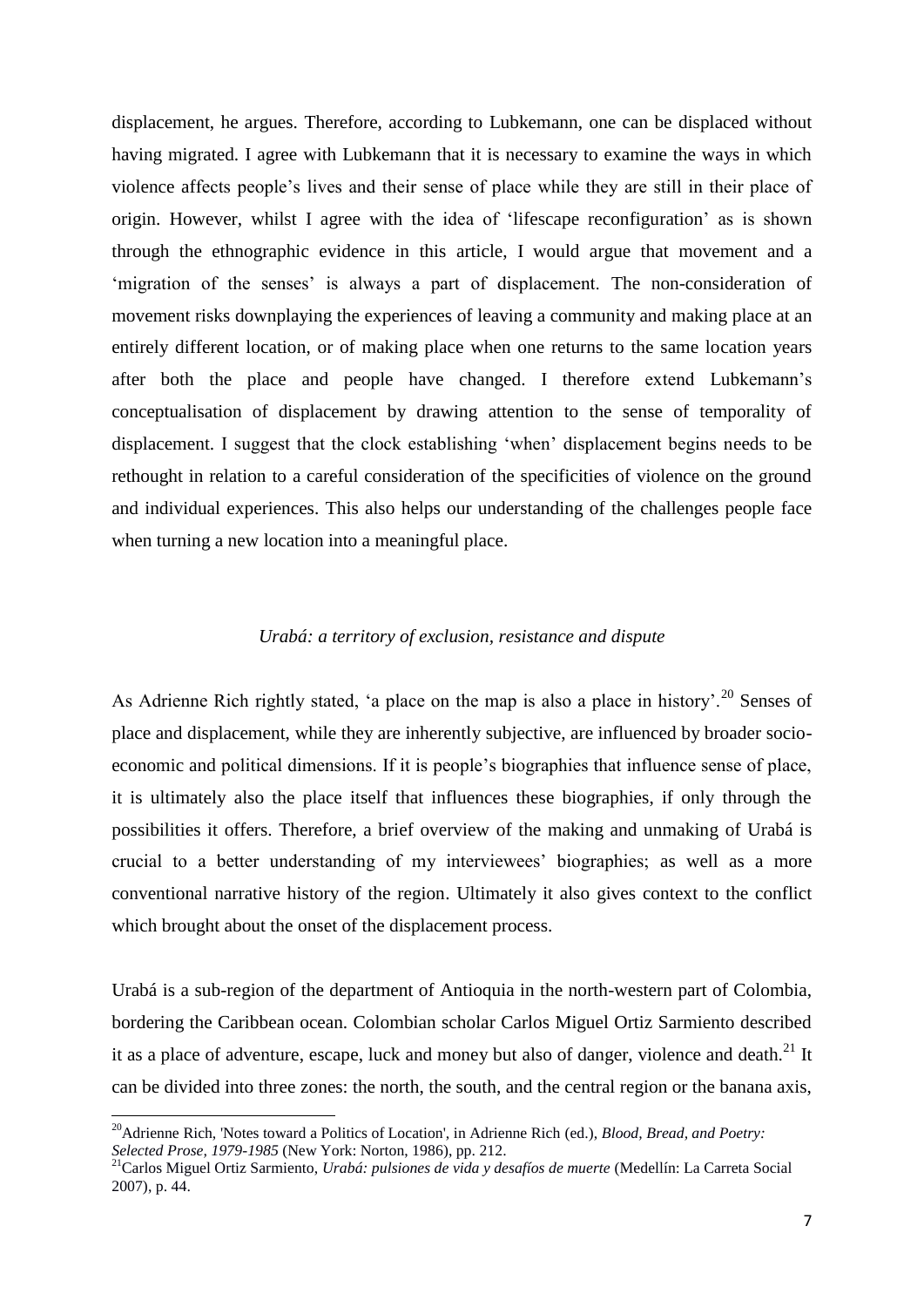which is the focus of this discussion. This is the area which the interviewees came from and it is also the part of Urabá which saw the most violence. It is estimated that 80 per cent of all violent acts committed in Urabá took place in the central region.<sup>22</sup> In the past 20 years there has never been a complete cessation of armed confrontation.<sup>23</sup>

Conflict and resistance have not been foreign to Urabá; during the period known as *La Violencia* local people's resentment towards the government and its neglect of the local population surfaced.<sup>24</sup> La Violencia is usually presented as a conflict between the Conservative and the Liberal party for political hegemony. However as Roldán demonstrates, in Urabá it was difficult to separate the interest of organised labour from the partisan conflict; alongside the political, economic conflicts as well as personal disparities came to the fore. Violence was so widespread that the armed forces considered Urabá the third most violent area in the country in 1951; consequently it was put under military control.<sup>25</sup> The administrative centre of Antioquia, Medellín, wished to 'antioquianise' and homogenise what was seen as the 'uncivil' population of Urabá through increased colonisation of the region.<sup>26</sup> Though the attempts to increase immigration were initially not successful, colonisation of the region was a constant, albeit slow, process. According to the census from 1951, Urabá had 17,000 inhabitants and four municipalities.<sup>27</sup> It was only after the *Carretera al Mar*, the road to the sea connecting Medellín with the coastal town of Necoclí was constructed, and the banana companies arrived in the 1960s, that a noticeable increase in migration took place. The number of inhabitants of the banana axis increased from 40,000 in 1964 to 150,000 in 1993. The population was both ethnically and regionally diverse, which contributed to initial social fragmentation.<sup>28</sup>

The banana industry was inserted into Urabá without the resolution of the existent conflicts; even though it became an important part of the Colombian economy, it initially resembled

<sup>22</sup> Clara Ínes García de la Torre and Clara Ínes Aramburo Siegert, *Geografías de la guerra, el poder y la resistencia. Oriente y Urabá antioqueños 1990-2008* (Medellín: Universidad de Antioquia, 2011)*,* p.315*.*  $^{23}$ Ibid.

<sup>24</sup> Mary Roldán, *Blood and Fire. La Violencia in Antioquia, Colombia, 1946–1953* (Durham, NC: Duke University Place, 2002), p.195.

 $^{25}$  Ibid., p.221.

<sup>&</sup>lt;sup>26</sup> Claudia Steiner, 'Héroes y banano en el golfo de Urabá: la construcción de una frontera conflictiva', in Silva Renán (ed.), *Territorios, regiones, sociedades* (Bogotá: Universidad del Valle; Cerec, 1994), pp. 137-52; Ortiz Sarmiento, *Urabá: pulsiones de vida*.

<sup>27</sup>Roldán, *Blood and Fire,* p.171.

<sup>28</sup>Andrés Fernando Suárez, *Identidades políticas y exterminio recíproco. Masacres y guerra en Urabá 1991- 2001* (Medellín: La Carreta Editores; Instituto de Estudios Políticos Internacionales IEPRI, 2007).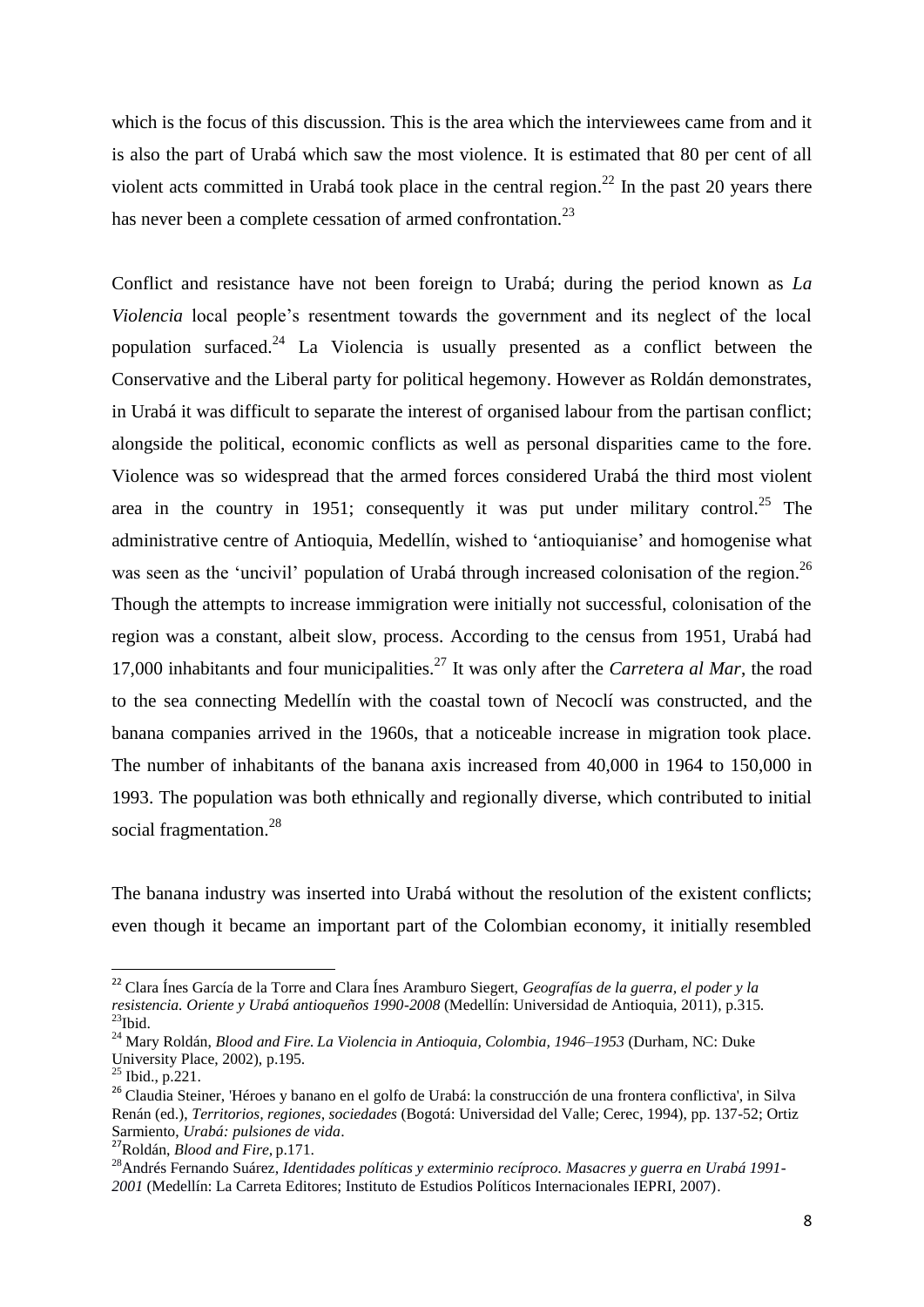plundering as the process was not regulated by the state.<sup>29</sup> Conditions for the industry were good, since the region had fertile soil and cheap labour which helped Urabá become 'one of the main banana exporting regions in the world' in the  $1970s$ <sup>30</sup>. The colonisers were campesinos with little experience of undertaking business activities; therefore the concentration of capital and power followed ethnic/regional characteristics, with foreign capital and *antioqueños* (inhabitants of Antioquia), who were believed to possess entrepreneurial spirit, assuming the leading roles. The relations and roles established on the *bananeras* (banana plantation) thus reflected a colonising discourse.<sup>31</sup>

The poor working conditions on bananeras, which included long working hours, lack of hygiene, diseases and failure to treat workers properly, all contributed to the establishment of labour unions, to which employers responded with repression and violence.<sup>32</sup> The workers' initial lack of progress in negotiating their rights opened avenues for the guerrillas to form a relationship with the repressed bananera workers.<sup>33</sup> The two main guerrilla groups operating in the area, Fuerzas Armadas Revolucionarias de Colombia (Revolutionary Armed Forces of Colombia, FARC) and Ejército Popular de Liberación (Popular Liberation Army, EPL) established their presence in Urabá in the second half of the  $1960s$ .<sup>34</sup> The guerrilla movements initially gained strength from the magnitude of land problems and the arising conflicts between peasants and *latifundistas* (big estate owners), but as a result of the growing problems in the worker-boss relationship on bananeras and the desire to expand their support base, the guerrillas became increasingly involved in labour union movements. As with the agrarian question of unequal land distribution, finding sympathisers was not difficult since the state pursued the interests of the business owners and the government demonised and condemned labour union organisation, likening it to communism.<sup>35</sup>

<sup>29</sup>Uribe, *Urabá: ¿Región o territorio?*

<sup>&</sup>lt;sup>30</sup>Marcelo Bucheli, *Bananas and Businesses. The United Fruit Company in Colombia, 1899-2000* (New York: New York University Press, 2005).

<sup>31</sup>Steiner, Héroes y banano.

<sup>&</sup>lt;sup>32</sup>Jenny Pearce, *Colombia. Inside the Labyrinth* (London: Latin America Bureau Limited, 1990).

<sup>33</sup>Leah Anne Carroll, *Violent Democratization. Social Movements, Elites, and Politics in Colombia's Rural War Zones, 1984-2008* (Notre Dame, IN: University of Notre Dame Press), pp. 62-65.

<sup>&</sup>lt;sup>34</sup>The first record of guerrilla presence in Urabá, reaches back to 1950 and the period of *La Violencia*. The governor of Antioquia sent a military official on an expedition to assess the region's 'subversive' presence. The latter reported a lack of authority from Antioquia, lack of civilisation, and the immoral character of the inhabitants. As a response, the governor declared Urabá a militarized zone and handed its management over to the military. Mary Roldan, 'Violencia, colonización y la geografía de la diferencia cultural en Colombia', *Análisis Político* 35 (1998), pp.3-22.

<sup>35</sup>Uribe, *Urabá: ¿Región o territorio?*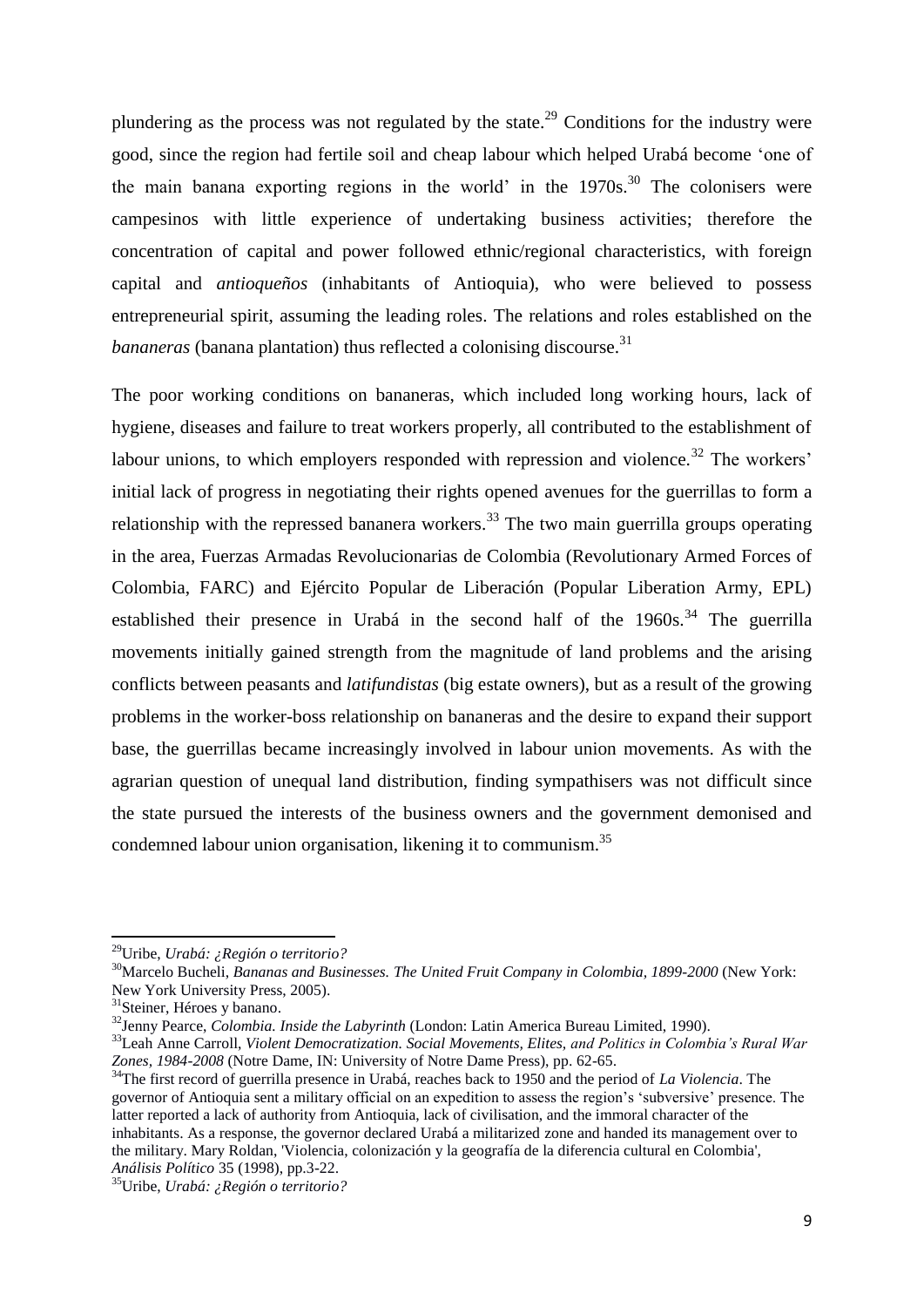The FARC and EPL each stood behind a different labour union; the FARC supported Sintrabanano and EPL supported Sintagro. Even though labour unions were not an ancillary organisation to guerrilla groups, from the mid-1960s onwards the media portrayed them as such to impede labour union action.<sup>36</sup> The two labour unions did not cooperate but were in opposition with one another. The 'labour union war' was a struggle for monopoly over the organised labour movement and aimed at political control of bananeras.<sup>37</sup> It became intertwined with armed confrontations and the conflict between political actors over institutional control. The social actors, members of labour unions and peasant organisations, were politicised and the circumstances, including ever more severe violence, were such that Uribe holds it was almost impossible to remain neutral.<sup>38</sup> This atmosphere helps explain the attacks carried out against the civilian population, including those interviewed for this article.

Successful unionisation took place only after 1984 when the FARC and the EPL entered into peace negotiations under the Belisario Betancur government (1982-1986). Since both guerrilla organisations held a similar view towards the peace process, a certain degree of unity was achieved in 1984 and 1985.<sup>39</sup> As a result of the peace negotiations both guerrilla groups founded new electoral parties. The EPL established Frente Nacional (National Front) and the FARC, a leftist political party Unión Patriótica (Patriotic Unit, UP); members of which include many people interviewed for this article. UP aimed at bringing together everyone interested in economic and social reforms be they communists, socialists, atheists, those of strong religious conviction, liberals, conservatives, the poor, or the rich.<sup>40</sup> It emerged as a third electoral power (alongside the two traditional parties, the Conservatives and the Liberals). After unsuccessful peace talks in 1987, the UP announced a split with the FARC. Nevertheless, in the minds of the people, they have continued to be associated with the guerrilla group.<sup>41</sup> The leftist parties achieved substantial success in Urabá. In Apartadó, the first county executive from the UP was appointed in 1986. In direct elections for county executive in 1988 the left retained its position and, in 1990 the left's electoral strength (UP and Frente Popular combined) even increased, reaching 60 per cent.<sup>42</sup> Alongside stronger

 $36$ Ibid.

<sup>37</sup>Suárez, *Identidades políticas y exterminio recíproco.*

<sup>38</sup>Uribe, *Urabá: ¿Región o territorio?*

<sup>39</sup> Carroll, *Violent Democratization*, p. 69.

<sup>40</sup>Yezid Campos Zornosa, *Memoria de los silenciados. El baile rojo: relatos* (Bogotá: Ceicos, 2003).

<sup>41</sup>Fernando Giraldo, *Democracia y discurso político en la Unión Patriótíca* (Bogotá: Centro Editorial Javeriano (CEJA), 2001).

<sup>42</sup> Carroll, *Violent Democratization*, pp. 86-87.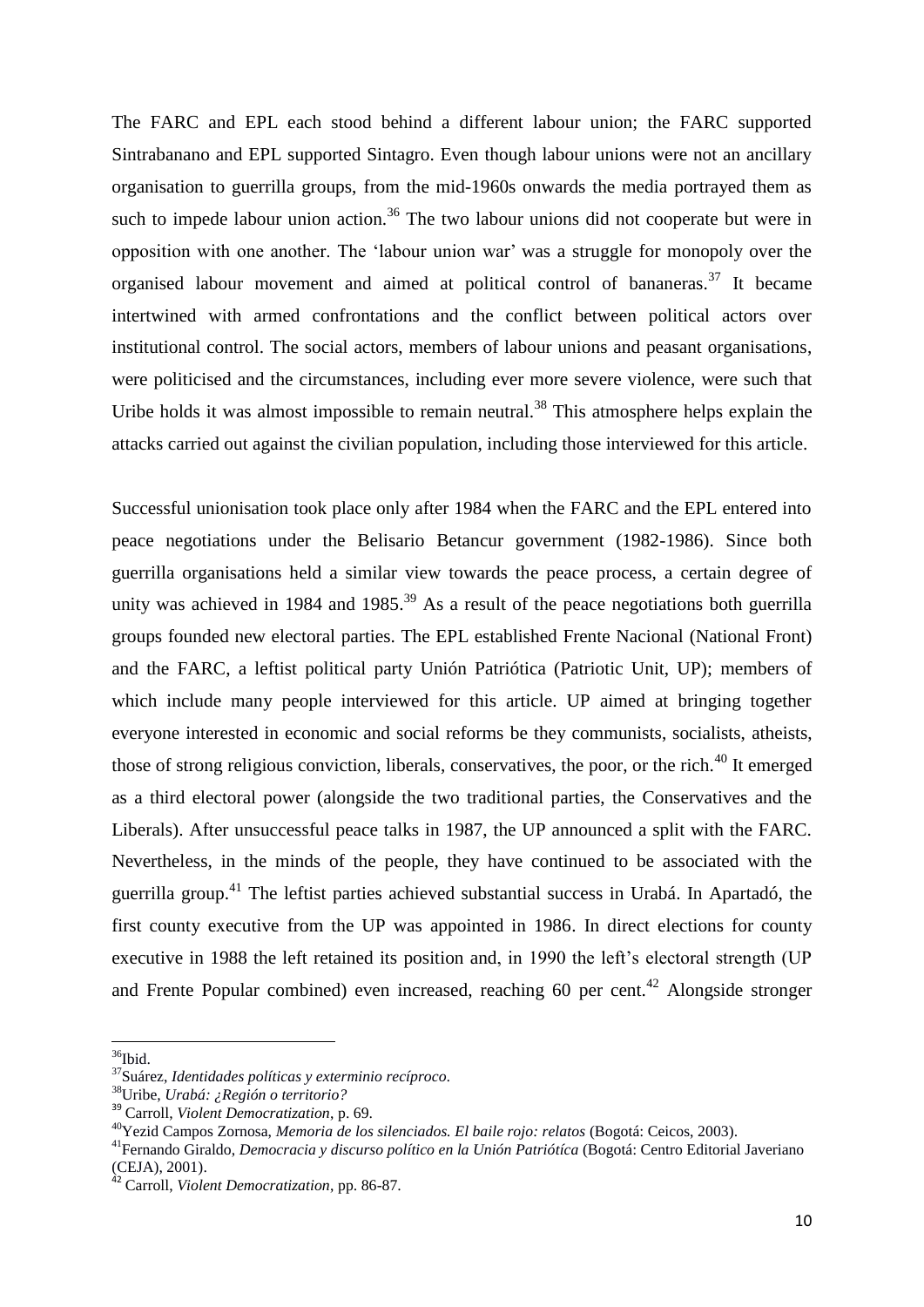electoral left and public engagements of the guerrillas, labour union movements expanded and advanced substantially. Accompanied by numerous strikes, the workers negotiated eighthour workdays and greater job security, limited subcontracting, better wages, and improvements in health and education.<sup>43</sup> These achievements in political, work and personal spheres still nourish IDPs' nostalgia and the dream of the place left behind; they were also one of the reasons why it was difficult to leave the region in the face of violence.

Despite the successes in labour movements and in politics, the left was unable to firmly secure its position vis-à-vis the economic elites.<sup>44</sup> One reason for this was the lack of unity of the left. The EPL demobilised in 1991 and the FARC, wanting to get control over the territory previously controlled by EPL, declared the demobilised EPL members and their supporters to be military objectives. Consequently, many former EPL *guerrilleros* and their sympathisers became tolerant towards the paramilitaries who entered from the north and started disputing territory with the FARC.<sup>45</sup> Dissidents of the EPL formed a new political movement, Esperanza Paz y Libertad (Hope, Peace and Freedom), which presented a new electoral left-wing option and was in competition with the UP. Similar to the divide between the FARC and EPL, the UP and Esperanza Paz y Libertad also reflected tensions between the two factions of the left, resulting in increased violence, and 'reciprocal extermination'.<sup>46</sup>

The second reason was the stronger elite, which further militarised the region. Believing that the left could be defeated by repressive violence,<sup>47</sup> the elite turned to the use of its paramilitary apparatus.<sup>48</sup> Two non-mutually exclusive hypotheses exist regarding the paramilitaries' formation. One suggests that the paramilitaries formed as self-defence groups, set up to protect landowners from the guerrillas. The other relates them to drug traffickers with anti-communist sympathies, whose objective was not only to remove guerrilla

 $\overline{a}$ 

 $43$  Ibid.

 $44$  Ibid.

<sup>45</sup>García de la Torre and Aramburo Siegert, *Geografías de la guerra.*

<sup>46</sup>Suárez, *Identidades políticas y exterminio recíproco.*

<sup>47</sup> Carroll, *Violent Democratization*, p.93.

<sup>48</sup> The exact date of paramilitaries' appearance in Urabá is a matter of dispute. Uribe and Melo for instance set the year of the paramilitaries' arrival to 1987. Aviva Chomsky, on the other hand, writes that the first public denunciation of paramilitary activity in Urabá dates back to 1985 and that in 1986 a paramilitary group Muerte a Revolucionarions del Nordeste (Death to Revolutionaries of the Northeast) appeared in northeast Antioquia as well as in Urabá. Jairo Baquero Melo, *Layered Inequalities. Land Grabbing, Collective Land Rights and Afro-Descendant Resistance in Colombia* (Berlin: LIT Verlag, 2014); Aviva Chomsky, *Linked Labor Histories: New England, Colombia, and the Making of a Global Working Class* (Durham, NC: Duke University Press, 2008), p.195.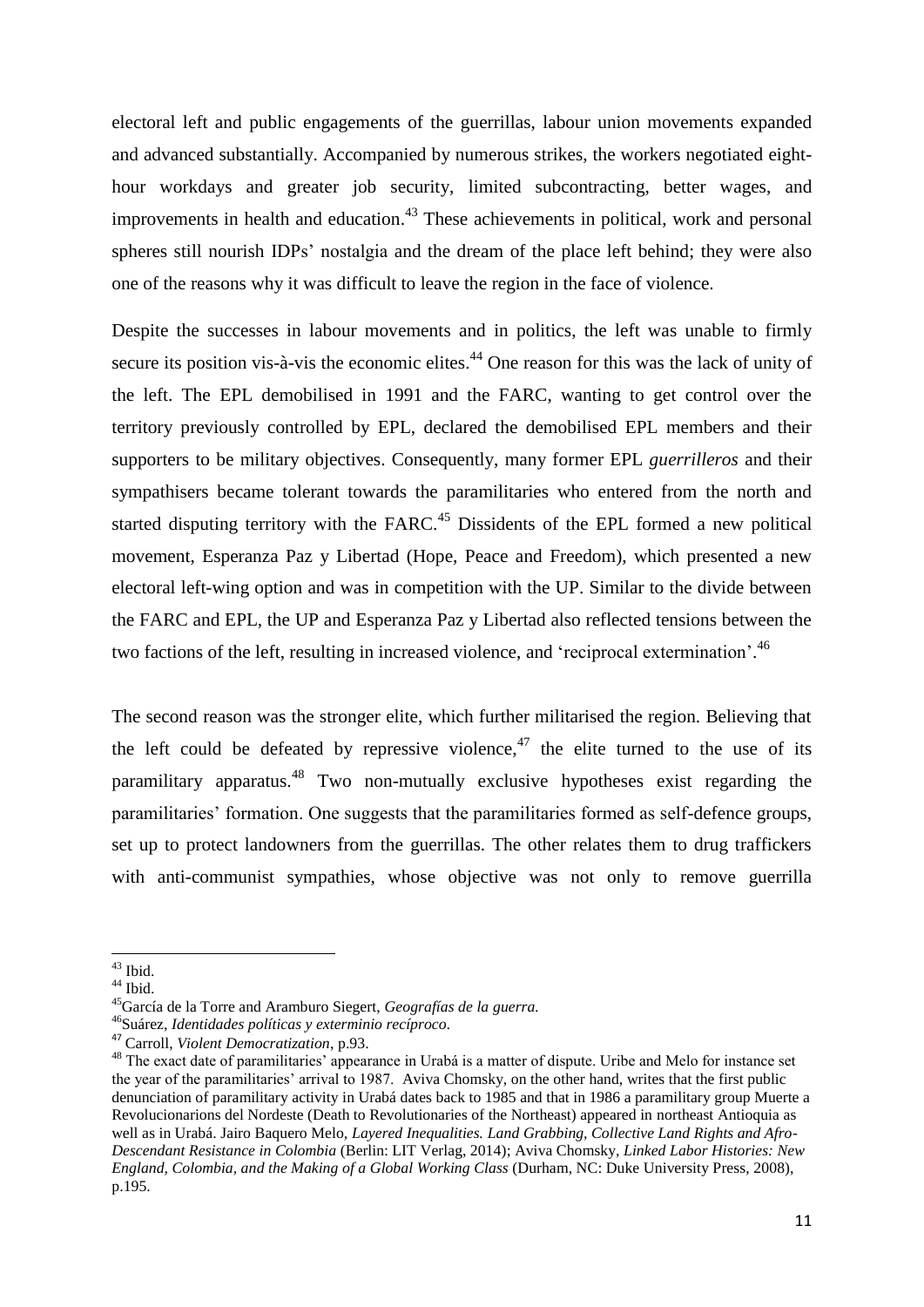supporters, but also to enable the free flow of  $cocaine<sup>49</sup>$ . The collaboration of the paramilitaries with the state has since then been widely recognised, as has the banana industry's partial funding of paramilitary activities.<sup>50</sup> The overall goal of the paramilitaries, to reign over the territory, was in part achieved through land appropriation. Since many peasants did not possess land titles and were therefore not protected by the state, Urabá was highly susceptible to paramilitary expansion.<sup>51</sup> Alongside greater land appropriation, the arrival of the paramilitaries marked the time when 'threats and assassinations of UP leaders began in earnest'.<sup>52</sup> The extermination of UP leaders and members through massacres, homicides, disappearances and threats made their political participation impossible. Even when the UP had no political power left, its members were still being killed;<sup>53</sup> overall some 3,000 UP members are thought to have been assassinated in Colombia. In 1997 the UP renounced their electoral participation; this coincided with the time when those interviewed for this research left the region.

In a history as complex as that of Urabá, it would be difficult to determine one single reason why people were forced off their lands. The interviewees or their family members for example were UP members, and/or worked on banana plantations, and/or were labour union members, and/or had a piece of land which was in the way of expansion of the banana industry. While displacement was related among other reasons to 'political cleansing' directed at UP supporters, economic factors were also at work.<sup>54</sup> The reasons were cumulative and undoubtedly interlinked. The focus in this article and the following sections, however, is not so much on the reasons but on the process of how the eventual departure from the region was achieved.

<sup>49</sup>Uribe, *Urabá: ¿Región o territorio?*

<sup>50</sup>Forrest Hylton, *Evil Hour in Colombia* (London: Verso, 2006); García de la Torre and Aramburo Siegert, *Geografías de la guerra.*

<sup>51</sup>García de la Torre and Aramburo Siegert, *Geografías de la guerra.*

<sup>52</sup> Chomsky, *Linked Labor Histories,* p.195.

<sup>&</sup>lt;sup>53</sup>Steven Dudley, *Walking Ghosts. Murder and Guerrilla Politics in Colombia* (New York, London: Routledge, 2006).

<sup>&</sup>lt;sup>54</sup>For the analysis of how elections were a proxy for the perceived supporters of insurgents, see Abbey Steele, 'Electing Displacement: Political Cleansing in Apartadó, Colombia', *Journal of Conflict Resolution* 55 (2011), pp. 423-45.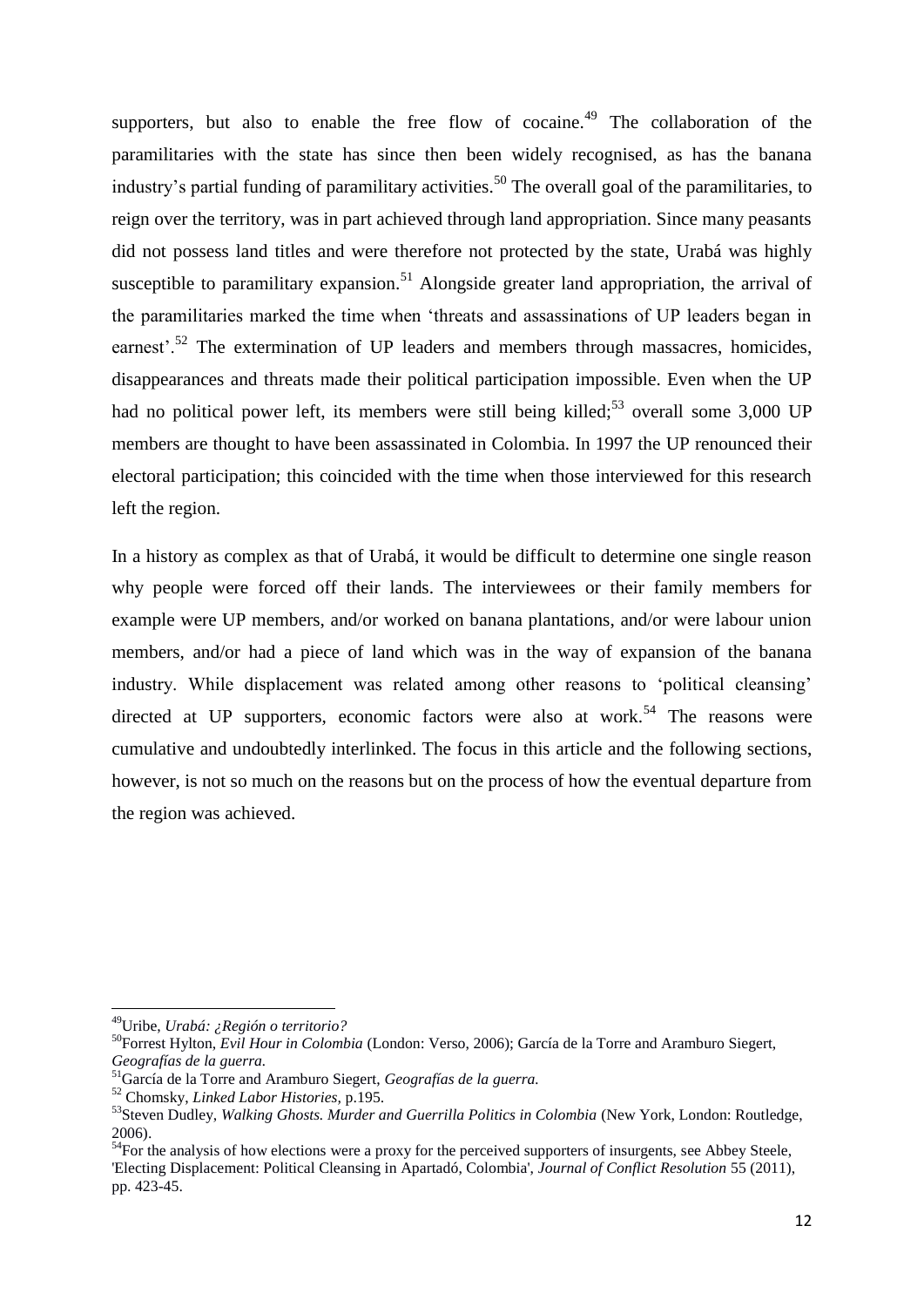#### *People's narratives and persistence despite danger*

In their narratives, people constructed two 'kinds' of Urabá. The same interviewees who spoke of violence and the horrors they witnessed and experienced also described Urabá as '*sabrosa*' (an expression often used by *costeños*, inhabitants of the coastal areas of Colombia, which literally translates as 'tasty'). They spoke of food, more favourable economic status, fiestas, and recounted fishing trips and picnics undertaken. This was when the region was still '*sana*' (healthy) as Doña Beatriz describes it. The healthy Urabá remained in people's memories as some sort of a fantasy place where time sits still. During one of our conversations about the time before displacement commenced, Mauricio said he wished he could take me to Urabá so that I too would get to know it. Tatiana, who before displacement 'dreamt with Urabá', joined in and challenged the fantasy place he was describing by asking 'Do you think it's the same? Do you think the school is still there?'<sup>55</sup> The memories of nostalgic Urabá surface and are especially pronounced when people recount the dissatisfaction with their lives at the current location of resettlement.<sup>56</sup> In such reflections, the fantasy Urabá serves as a point of comparison, to emphasise what has been lost and what the new place of resettlement does not offer.

The 'health' of Urabá was particularly affected when the paramilitaries started to exert increased presence and influence. When reflecting back on their displacement, the Urabá of fantasy is absent and becomes the Urabá of displacement. This was the Urabá where Alejandro found it more unusual not to have to get off his bike to pass a corpse on the way to school than to do so. It was a place of which Camilo has no positive memories. He was a small child when the paramilitaries entered the region and he spent most of his childhood in Urabá which was no longer 'healthy', therefore, the memories of violence prevail in his mind. When I ask whether he misses Urabá, he responds with disbelief 'What should I miss? How I had to run *pa'l monte* (uncleared, virgin land) when I was five?' He also resents the fact that his mother sometimes left him, his sisters and his father alone while she engaged in political activities. In his opinion Urabá has not given him anything he would long to go back to. Camilo's narrative speaks of generational differences in which memory operates among

<sup>&</sup>lt;sup>55</sup>The school was an important reference point since it was built with communal efforts and it developed over time. Don Andrés described it as being 'progressive' since it got to the stage of having three teachers working there. According to Tatiana the school has been pulled down and replaced by a banana plantation.

<sup>&</sup>lt;sup>56</sup> Generally speaking, people are not satisfied with the resettlement area. Out of 12 families who were resettled there, six have already left and some others still plan to do so, despite the government's requirement to stay on the land for 12 years in order to claim full rights to it.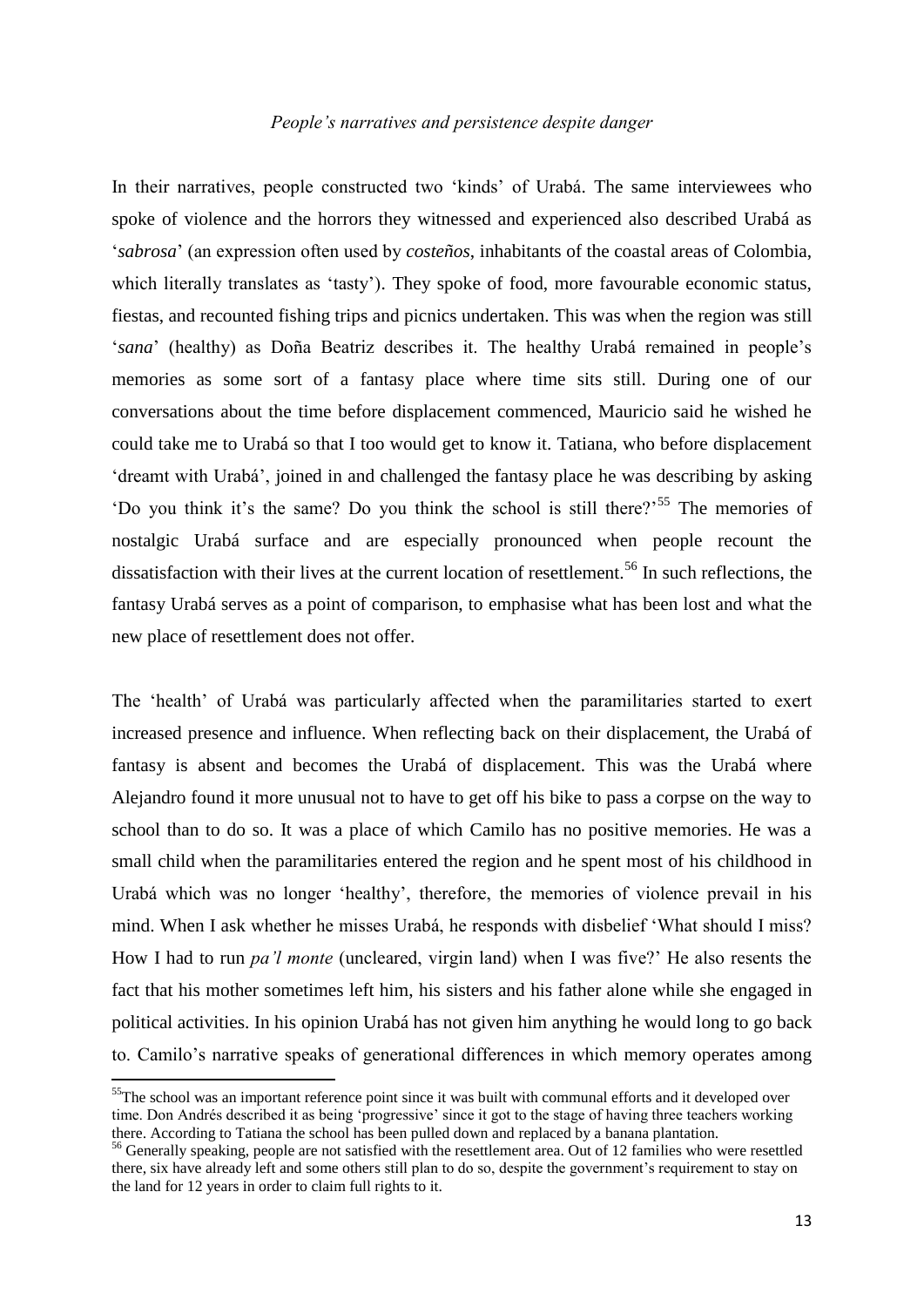people. Possibly because of a troubled childhood and his mother's occasional departures, he was the only interviewee whose memory focused only on the negative aspects of the place left behind. For the rest, the two opposing narratives demonstrate that the once known and dear place was gradually being transformed and lost.

The interviewees in this article considered their options and decided to stay for a substantial number of years after the arrival of the paramilitaries, and aimed to resist the attack on their place. Sometimes this persistence was influenced by external actors, more specifically the guerrillas who did not want their sympathisers to leave the area. They were told not to abandon their *fincas* (farm) but instead to resist and collaborate with each other in order not to lose the land. Such a strategy of non-abandonment is not uncommon with the guerrillas who give people what they perceive as 'the right orientation'.<sup>57</sup> Even after some fincas had been abandoned, the guerrillas sought volunteers who would temporarily settle on the properties of those who had fled. If it had not been for the guerrillas, one of the interviewees comments, she would have left 'a long time ago', at least two years previously. The guerrillas, however, did not want her to leave Urabá as she 'knew a lot', and letting her go could present a risk.

There were also other reasons which contributed to the decision not to leave. For one, people believed the conflict would soon end. Some decided not to leave as they did not want to lose their fincas; agrarian problems and unequal land distribution is, as in many other countries of Latin America, part of the historical trajectory of Colombia.<sup>58</sup> Land was and still is, when its' quality is good, considered invaluable, especially for peasants. Ownership of a plot was possibly the most visible result or fruit of people's work and struggle. The prospects of getting a new finca elsewhere, based on previous experiences, appeared remote. Juan, a bananera worker in his mid-forties, who had hated leaving his finca behind, recalls a bananera administrator saying to him 'you can get new land, but not a new life', in order to try to convince him to leave Urabá. Dispute over territory was not only about the control of the population but was also about appropriation of land. Pedro, an IDP leader, comments that in his case, after two changes of ownership his old finca is now in the hands of a banana

<sup>57</sup> Carlos Alberto Giraldo, Jesús Abad Colorado, and Diego Pérez G., *Relatos e imágenes: el desplazamiento en Colombia* (Bogotá: Cinep, 1997), p.159.

<sup>58</sup> See for example Catherine LeGrand, *Colonización y protesta campesina* (Bogotá: Universidad Nacional de Colombia, 1988); Absalón Machado, *La cuestión agraria en Colombia a fines de milenio* (Bogotá: El Ancora Editores, 1998); Ana María Ibáñez and Pablo Querubín, 'Aceceso a tierras y desplazamiento forzado en Colombia. Documento Cede', (Bogotá: Universidad de los Andes, CEDE, 2004).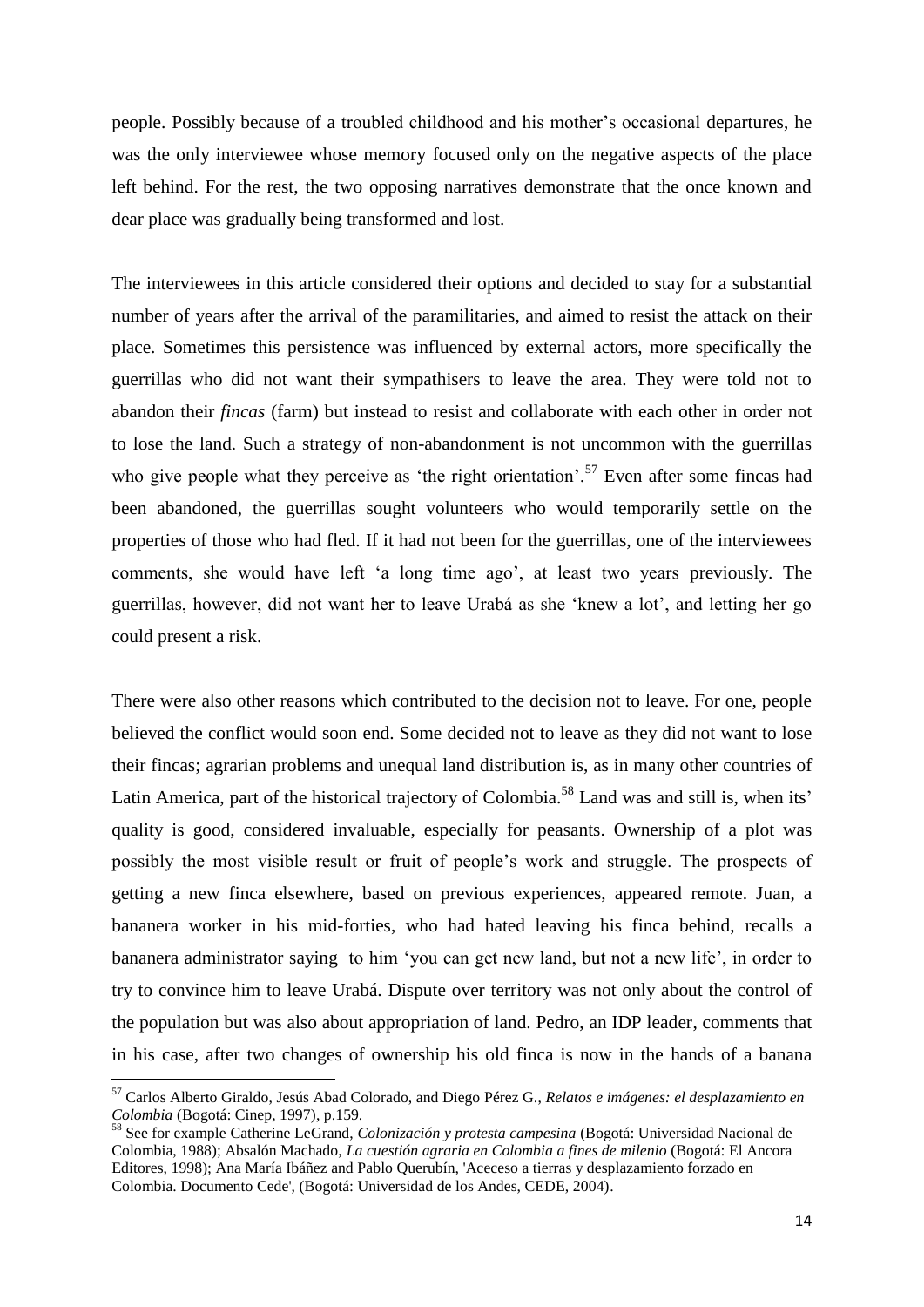company: Grupo 20. For others, it was not only their individual properties at stake, but the broader structural problems of inequality which they, as members of the UP, needed to stave off. This persistence to stay influenced by their political stance can be interpreted as reflecting the region's historical culture of resistance. Leaving the region meant giving in and very possibly giving up their fight as the networks of support and infrastructure would be lost. In the end, support networks were nevertheless lost, or at least greatly curtailed, despite persistence in the region. Indeed, even though people were physically there, the place was undergoing substantial transformation discussed in the continuation of this article.

#### *Urabá of displacement: the changing taste of a place*

Violence is an important component of displacement and emplacement processes, yet the role of place is insufficiently addressed in the analysis of violence. It is remarkably often reduced to the 'décor' where the violence "takes place".<sup>59</sup> In order to overcome this gap, this section explores how practices of violence affect and alter people's sense of place. I specifically analyse the transformation that occurs in the physical, social and cognitive landscapes. The three are not easily separated; they are rather interconnected. Changes in the physical environment may affect people's social environment. Changes in cognitive landscapes are generated by changes in physical and social landscapes and in turn influence the two. The coalescence of these three notions of landscape within one analytical framework allows for the demonstration of how once familiar places can turn into alien ones which sets off the displacement process. As a result, the temporal component of displacement, alongside the spatial one, becomes apparent.

In contexts of ongoing violence, armed groups succumb to practices which make them memorable through time and space. What is often inhumane treatment of their victims is not only an expression of power over the opposing group(s) and possible rage against the target, but is also used as means of exercising control over the population. People are expected to act in line with the group's expectations; if not, they might be facing the same fate as the victims before them. The paramilitaries who came 'to clear anything related to the guerrillas', as they

<sup>&</sup>lt;sup>59</sup>Stef Jansen and Staffan Löfving, 'Introduction: Towards an Anthropology of Violence, Hope and the Movement of People', in Stef Jansen and Staffan Löfving (eds.), *Struggles for Home. Violence, Hope and the Movement of People* (Oxford: Berghahn Books, 2009), pp.1-24.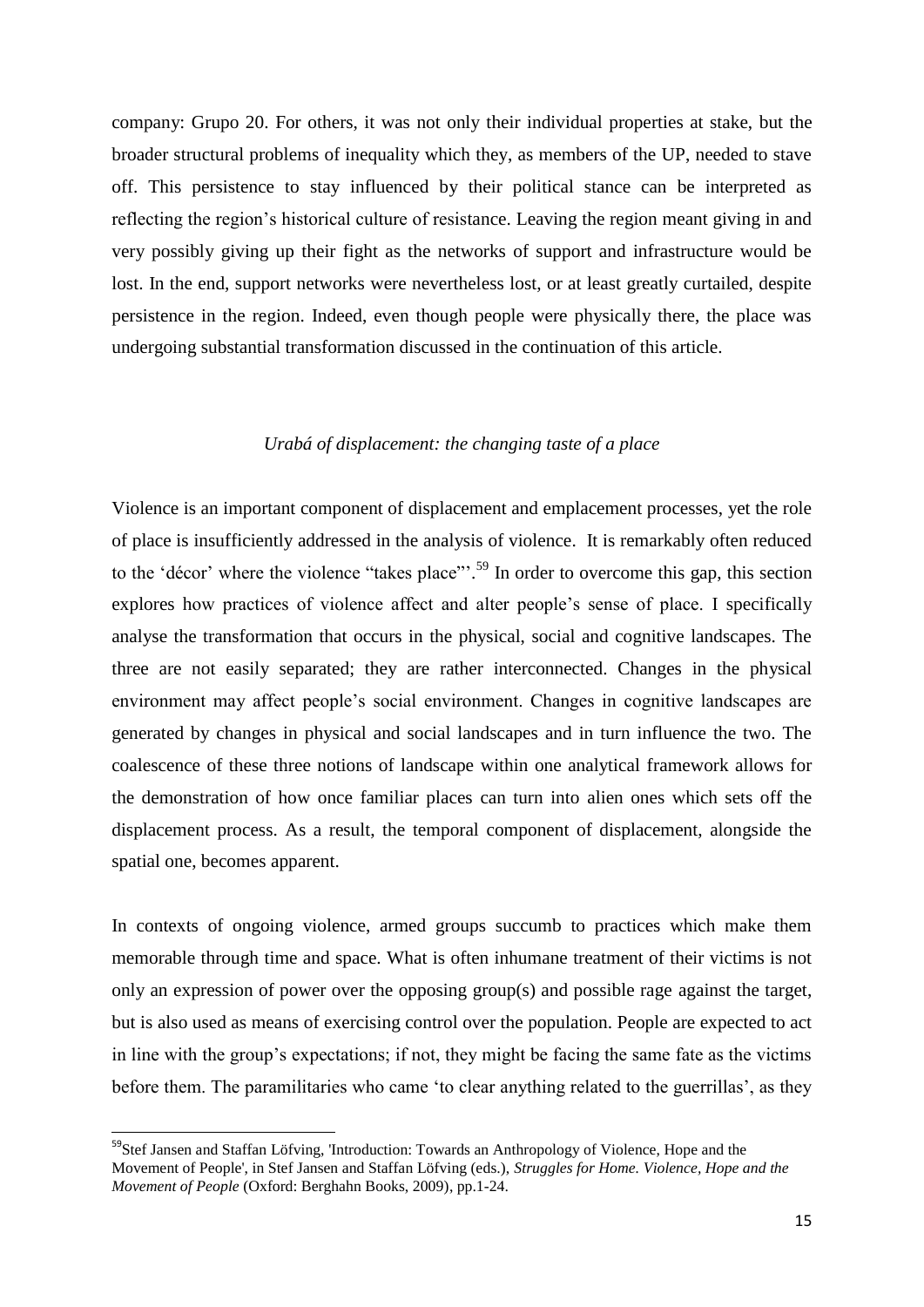announced upon their arrival, launched their mission through the 'sowing of terror', Mauricio observes. On the one hand, the sowing of terror expressed itself through the number of people killed; as a result of the level and persistence of the violence, the killing of one or two individuals was no longer noteworthy. Felipe, a bananera worker in his late forties, reflects on the situation saying: 'there had to be a massacre of fifteen people' to attract attention. Indeed, he remembers waking up to discover that ten or fifteen people had been killed every day. On the other hand, terror was generated through the manner of killing and the display of victims' bodies.

Killing a 'sufficient' number of victims was not always viable or the intention. The paramilitaries managed to maintain terror through performative acts of violence;<sup>60</sup> through the way in which they carried out the killings. Tatiana describes the practices employed by the paramilitaries as 'sadistic'. Before they killed their victims they often tortured them, pulled their nails and skin off and beat them. In some cases they would cut their bodies with a chain saw or even quarter people alive. This was not always done in secret; the paramilitaries sometimes exhibited the physical results of violence. Physical geographies turned into 'landscapes of fear'.<sup>61</sup> The place saw transformation though the appearance of dead bodies left lying around 'like any old animal. They wouldn't collect them', Doña Isabel recalls. Sometimes corpses were hung on trees, Monica a widow in her early forties remembers. The paramilitaries' were successful in sowing terror; those who were merely shot, or who in their words received a *tiro de gracia* [coup de grace], were considered 'fortunate', according to Doña Flor. Many years after migrating she says that her 'heart still jumps' at the mention of the paramilitaries, which demonstrates the potency of the imprint they left on people's lives.

The fear influenced the perception of the place as well as its use. People were more aware of their position in the physical landscape. Heidegger argued that one becomes aware of places during moments of reflection; $62$  that is when lived relationships are most fully felt and experienced. In such moments the physical landscape 'becomes wedded to the landscape of

<sup>&</sup>lt;sup>60</sup> Ingo Schröder and Bettina Schmidt, 'Introduction: Violent Imaginaries and Violent Practices', in Bettina Schmidt and Ingo Schröder *(eds.), Anthropology of Violence and Conflict* (London, New York: Routledge, 2001), pp. 1-24.

 $^{61}$  Oslender, 'Another History of Violence'.

<sup>62</sup> Martin Heidegger, 'Building Dwelling Thinking', in David Krell (ed.) *Martin Heidegger: Basic Writings* (New York: Harper and Row, 1977), pp.319-39.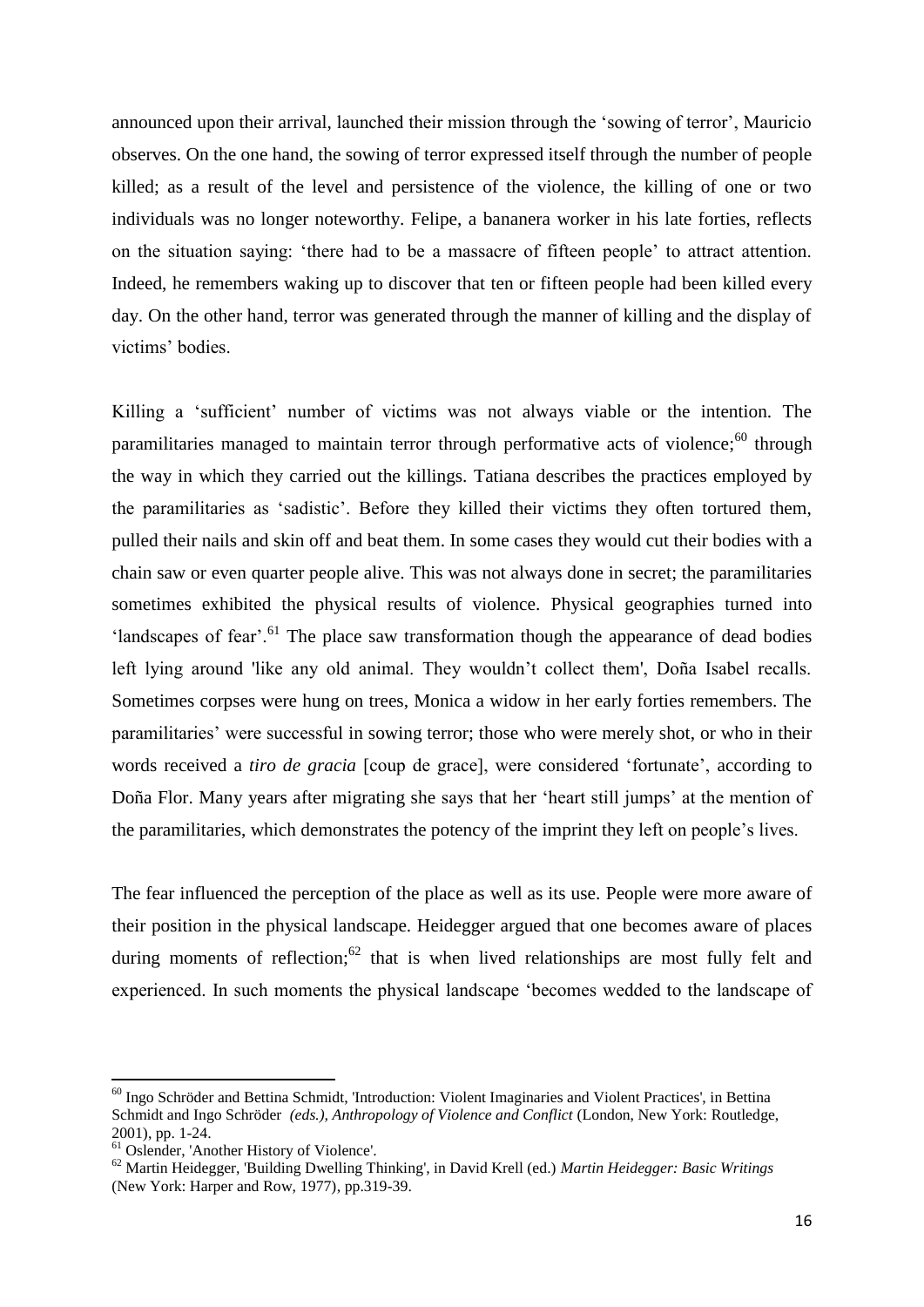the mind'.<sup>63</sup> In the presence of violence, the interviewees became over-aware of geographical space; moments of reflection were numerous and not without consequences. Even everyday chores entailed greater thought and planning. People adjusted their behaviour, paying increased attention to the use of physical space. This altered the lived relationships that one previously had had with the place.

Miguel explains that the guerrilla and the paramilitaries each controlled a different portion of geographical territory; those living in these territories were assumed or expected to give support to the respective armed group. Due to the association of people with distinct nonstate actor, moving between these territories became challenging and even dangerous. The political division of the territory did not reflect people's engagement with the space in their usual daily tasks. When these were related to economic practices, crossing to what was considered the 'opposing' group's territory was in many instances necessary. Some people for instance worked on a different territory to the one they lived in. To reduce the risk of crossing, one of the women occasionally used a pulley running above the road to get to work. Similarly, entry to the territory controlled by the paramilitaries was needed in order to ship plantains from people's farms. When the situation got 'complicated' as people tend to describe it, they would send a car with the crops to the embarkation point rather than go there themselves.

Practices of the use of space likewise altered when people remained on the 'right' territory. Tatiana remembers that she would not get off the bus or get out of a car near her house but would ask the driver to stop before or after her house and continue on foot. Believing that she might be followed, she did not want to give away where she lived. For the same reason and also to avoid possible ambush, she made sure that she changed the route she took on a regular basis. Due to such alterations, the familiarity, which is in normal circumstances generated through the everyday use of space and repetitive movement through it, was gradually decreasing, and with it people's territorialisation of place. Even when people used the same routes, their perception of them changed as they sensed danger. These are all important experiences of estrangement.

<sup>&</sup>lt;sup>63</sup>Keith H. Basso, 'Wisdom Sits in Places: Note on a Western Apache Landscape', in Steven Feld and Keith H. Basso (eds.), *Senses of Place* (Santa Fe, N. M.: School of American Research Press, 1996), p. 55.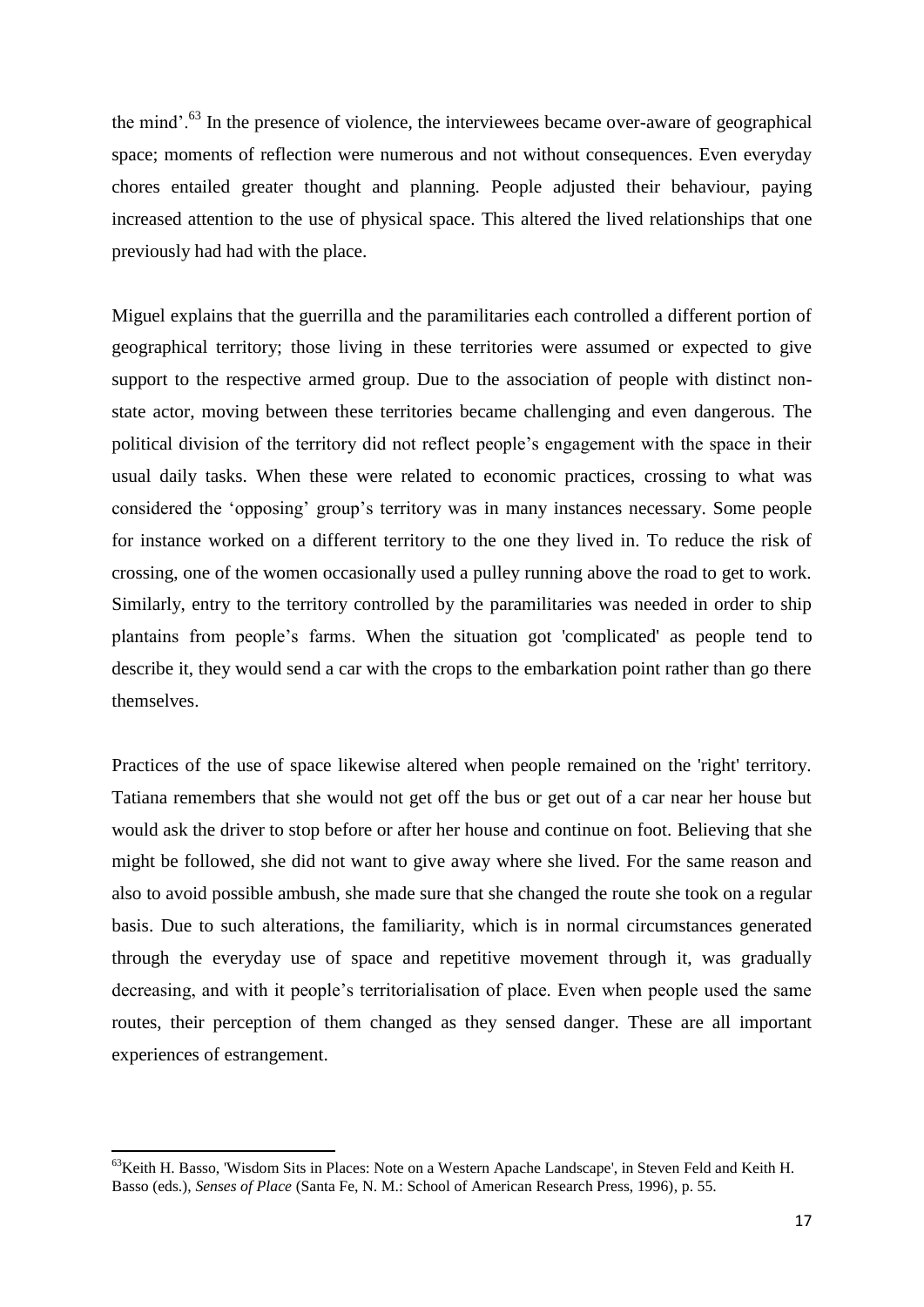Alterations to physical and social environment were equally expressed through absences. Some of the houses on bananeras were pulled down due to conflicts and killings; workers moved to town and commuted to work. The empty houses and abandoned fincas left behind by those who had relocated, been killed or had simply disappeared additionally changed the landscape. Places saw less activity, with fewer people engaging in work with animals and crops. The area was becoming increasingly desolate. Felipe, a Colombian refugee from the department of Putumayo whom I met in Ecuador, commented that he left Putumayo because more than 80 per cent of his village had already gone. The place had become a ghost town with schools and local businesses closed, and he felt there was 'nothing else to do', but leave. The alternative was to live a lonely life.

Paramilitaries occasionally replace the displaced population.<sup>64</sup> They likewise brought new people to Urabá. Mauricio confirms that the bananeras in collaboration with the paramilitaries wanted to get rid of old workers to replace them with new ones. 'They brought a lot of people to work from the interior of the country and also a lot of foreigners', he explains. While this might stop the process of desolation, it does not stop the increased estrangement of the place. The physical landscapes, the 'landscapes of fear', are interwoven with social landscapes. The visible absence of people means loss of support networks - be it at the family, friendship, ideological or work level. Even if people are replaced, the 'replacees' are strangers. The social and demographic changes made to Urabá, made the people's time in place increasingly different from that in fantasy Urabá. In an atmosphere where suspicion prevails, one is likely to establish only superficial relationships with the new inhabitants. Through the absence of familiar faces and the presence of unfamiliar ones, one becomes estranged from one's own place.

Social landscapes and relationships were not affected only through absences and replacements; violence affected communication among those who stayed. In order to protect themselves people often resorted to complete or partial silence. They followed (and they still do) *ley de silencio* or rule of silence. Silence is a 'powerful mechanism of control enforced through fear'.<sup>65</sup> Certain topics due to 'pain, shame, embarrassment, or fear' fall within the

<sup>64</sup>Arturo Escobar, 'Displacement, Development, and Modernity in the Colombian Pacific', *International Social Science Journal,* 55:175 (2004), 157-67.

<sup>65</sup> Linda Green, 'Living in a State of Fear', in Nancy Scheper-Hughes and Philippe Bourgois (eds.), *Violence in War and Peace* (Oxford: Blackwell Publishing, 2004), pp. 186-95.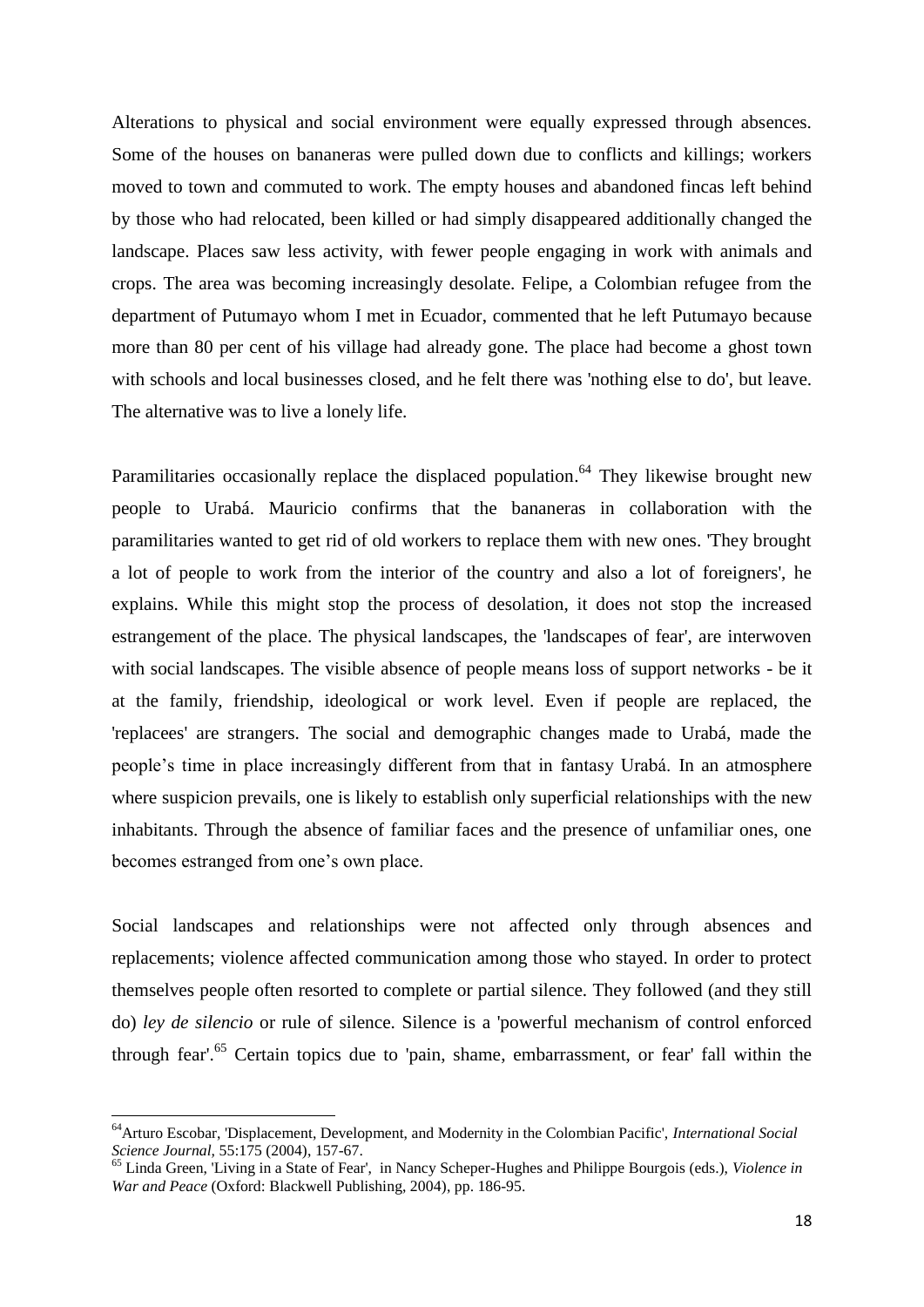category of *'undiscussables*, let alone *unmentionables*.<sup>66</sup> The presence of multiple actors operating in Colombia is a frequent cause of mistrust. It is not always clear whom one can trust. If one speaks, one might risk being killed or forced to leave. On the one hand, this has to do with the dynamics by which the parties to conflict frequently change in power and thus create confusion in people's lives. On the other, even members of the same family may support different armed groups.<sup>67</sup> Where uncertainty reigns, few people are considered potential friends. The war in Colombia has generated 'a state of ambiguity' where friends and neighbours have lost their usual connotation.<sup>68</sup> Friends are considered hard to find or a false concept. Martín believes there is no such thing as a friend. 'One doesn't talk about things to anyone. One is alone. Those who are supposedly your friends end up killing you' he concludes.

Doña María is equally cautious when it comes to friends. She believes there are only two friends one can trust – one *amigo* and one *amiga*, namely God and one's mother. Anyone else can be a potential risk to one's safety as even *chismes* (gossip) can get you killed. Consequently, phrases like 'see what you like, hear what you like but don't tell anything',<sup>69</sup> 'see someone killed, shut your mouth',<sup>70</sup> 'if you see and speak, you die',<sup>71</sup> 'if you see and speak, you never speak again<sup> $72$ </sup> are used to describe the prevailing attitudes. With a decreasing number of acquaintances and greater levels of terror, ley de silencio was increasingly applied. Since people are social beings and feeling comfortable somewhere is also achieved through those with whom we feel at home,<sup>73</sup> silence creates the opposite effect. Silence sustained and emphasised social distance, even though people were physically close.

**.** 

<sup>72</sup> Martín

<sup>&</sup>lt;sup>66</sup> Eviatar Zerubavel, 'The Social Sound of Silence: Toward a Sociology of Denial', in Efrat Ben-Ze'ev, Ruth Ginio and Jay Winter (eds.), *Shadows of War: A Social History of Silence in the Twentieth Century* (Cambridge: Cambridge University Press, 2010), p. 32 (emphasis in the original).

<sup>&</sup>lt;sup>67</sup> Daniel Pécaut, 'From the Banality of Violence to Real Terror: The Case of Colombia', in Kees Koonings and Dirk Kruijt (eds.), *Societies of Fear: The Legacy of Civil War, Violence and Terror in Latin America* (London: Zed Books, 1999), pp. 141-67.

<sup>68</sup> Alejandro Castillejo Cuéllar, *Poética de lo Otro, para una antropología de la guerra, la soledad y el éxilio interno en Colombia* (Bogotá: ICAN, Universidad Nacional de Colombia, 2000).

<sup>69</sup> Doña Pílar

<sup>70</sup> Carlos

<sup>71</sup> Marcela

<sup>73</sup> Sharika Thiranagama, 'A New Morning? Reoccupying Home in the Aftermath of Violence in Sri Lanka', in Stef Jansen and Staffan Löfving (eds.), *Struggles for Home. Violence, Hope and the Movement of People* (Oxford: Berghahn books, 2009), pp.129-48.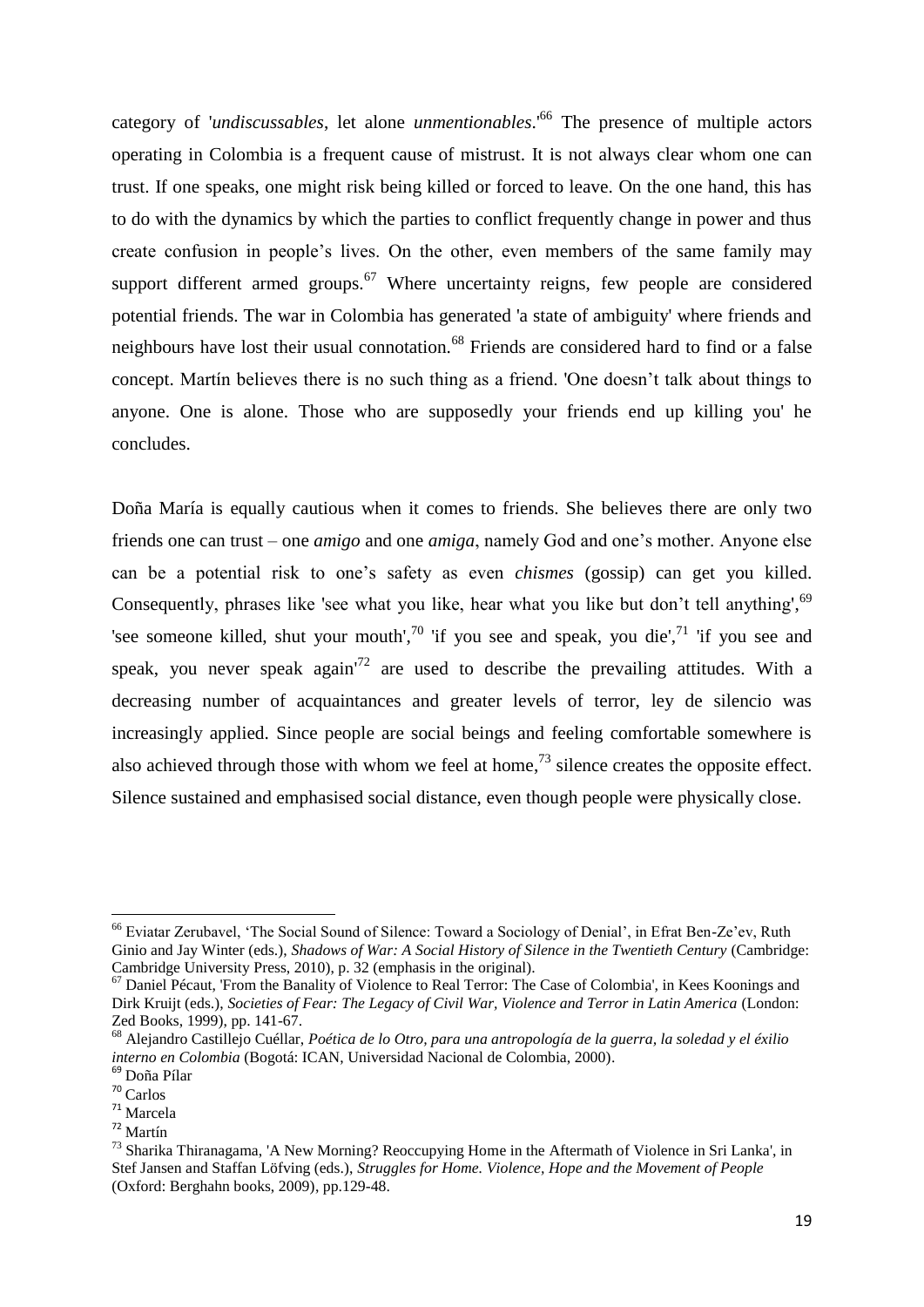While this silence might save lives, it comes at a price. One of the consequences is that many crimes go unreported. The version you are told about what had happened is the one you should accept, explains Martín. If the act affects you directly, you not only question your position in the society where you receive no protection from the dysfunctional mechanisms of justice, but your relationship to those who have possibly witnessed the act and are afraid to speak out, changes. Rather than taking your side and resisting the demands of silence, they give in to the established structure; this has a negative impact on the relationship. Another consequence is that many people get buried as unidentified persons. While some were unidentified simply because they were migratory workers and had no relatives in the region, as was occasionally the case with workers on bananeras, others did not recover their relatives' bodies due to fear. Silence therefore not only led to estrangement with those who were still alive and present, but also with those who had died. By not being able to claim or recover bodies, people were forced to deny their feelings and to demonstrate indifference. The dead, who had names and faces and were part of people's personal histories, became 'unknown' or 'unidentified' strangers.

Certain locations, even if they were not greatly modified physically, underwent cognitive transformation. One such was the bananeras*.* The change affected both the possibilities for exercising workers' rights as well as the relationship which had been previously formed with the plantations. Working conditions on these bananeras had not been favourable, but as seen above workers actively resisted the established system by organising labour unions and taking strike action. They would stop production even for two months if necessary, comments Tatiana. Activism and the defence of workers' rights formed an important part of what Urabá represented for the interviewees. The strikes and acts of resistance became more dangerous after the arrival of the paramilitaries, which made labour union activism progressively more difficult. Tatiana recalls that not many people organised when 'inquietude' settled in. Place is about what one does there; '[p]ersonal biographies, social identities and a biography of place are intimately connected'.<sup>74</sup> The inability to continue exercising the place-bound activities which formed part of people's biographies affected the way people related to the place. Urabá was no longer experienced as enabling people to voice their concerns through protests or strike actions.

<sup>74</sup> Christopher Y. Tilley, *A Phenomenology of Landscape: Places, Paths and Monuments* (Oxford: Berg, 1994), p.27.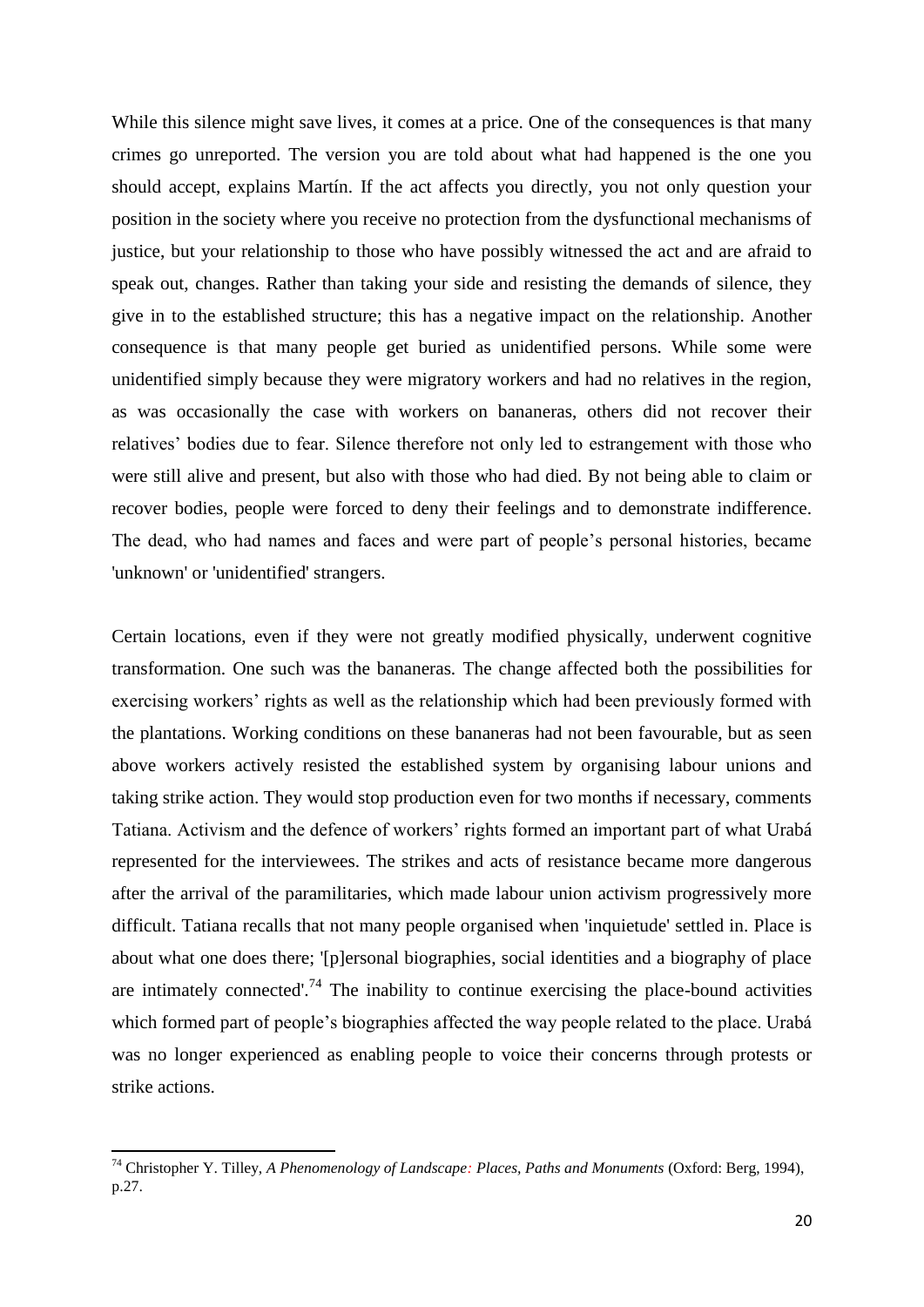Despite the necessity to continuously negotiate conditions of work, employment on the bananeras offered relative financial security. The relationship with the plantations thus played an important part in people's lives; it affected their private spaces through the means of provision for the family. Unfortunately, bananeras gradually acquired a different connotation. Due to their importance in the lives of the inhabitants of the banana axis, they were chosen as a suitable location for massacres, partly because of the labour union movement but also because these were populated spaces. Some of the massacres happened in the vicinity of the interviewees' homes, others on the bananeras where they worked. Miguel, a bananera worker, recounts 28 people being assassinated within six months; Tatiana, who started working on the same plantation some time later, remembers 22 deaths. Both Miguel and Tatiana were present on certain occasions when the paramilitaries came and they remember hiding and/or fleeing from them. The paramilitaries usually came in the morning. Thus, Miguel comments, in the afternoon people expected that they were safe for that day, at least while on the bananeras.

The relative frequency of violent acts committed on bananeras, be it on the ones where the interviewees worked or on more remote ones, created the sense that any bananera could be next. Going to work thus generated a degree of uneasiness. Greater attention was paid to the location itself, as well as to anyone present. Although these plantations had previously represented places where one earned a living, they increasingly became places of potential threat. While bananeras were perceived as particularly dangerous in the morning, the situation was quite the opposite when it came to people's houses. The perception of houses – specifically among those politically active - likewise changed; houses came to be seen as unsafe, especially during the night when fear and terror were most felt, remembers Juan. 'As soon as it got dark people were killed. Bang bang bang. [she pauses] We were afraid of darkness', affirms Doña Isabel. Many began sleeping outside their houses. Some, like Juan, would spend the night in town and return in the morning to work. Others remained in the vicinity of the house, just not inside. Tatiana had three *caletas* (a hiding place) outside her house on her *platanera* (plantain farm). She deliberately did not cut the lawn there as it served as a hiding place. She and her five children used these caletas to sleep, while her husband slept at a different location. They slept in the house only two or three nights a week. These nightly relocations, a form of everyday displacement, were not necessarily a short-term practice. Mauricio, for example, slept outside the house for nearly two years.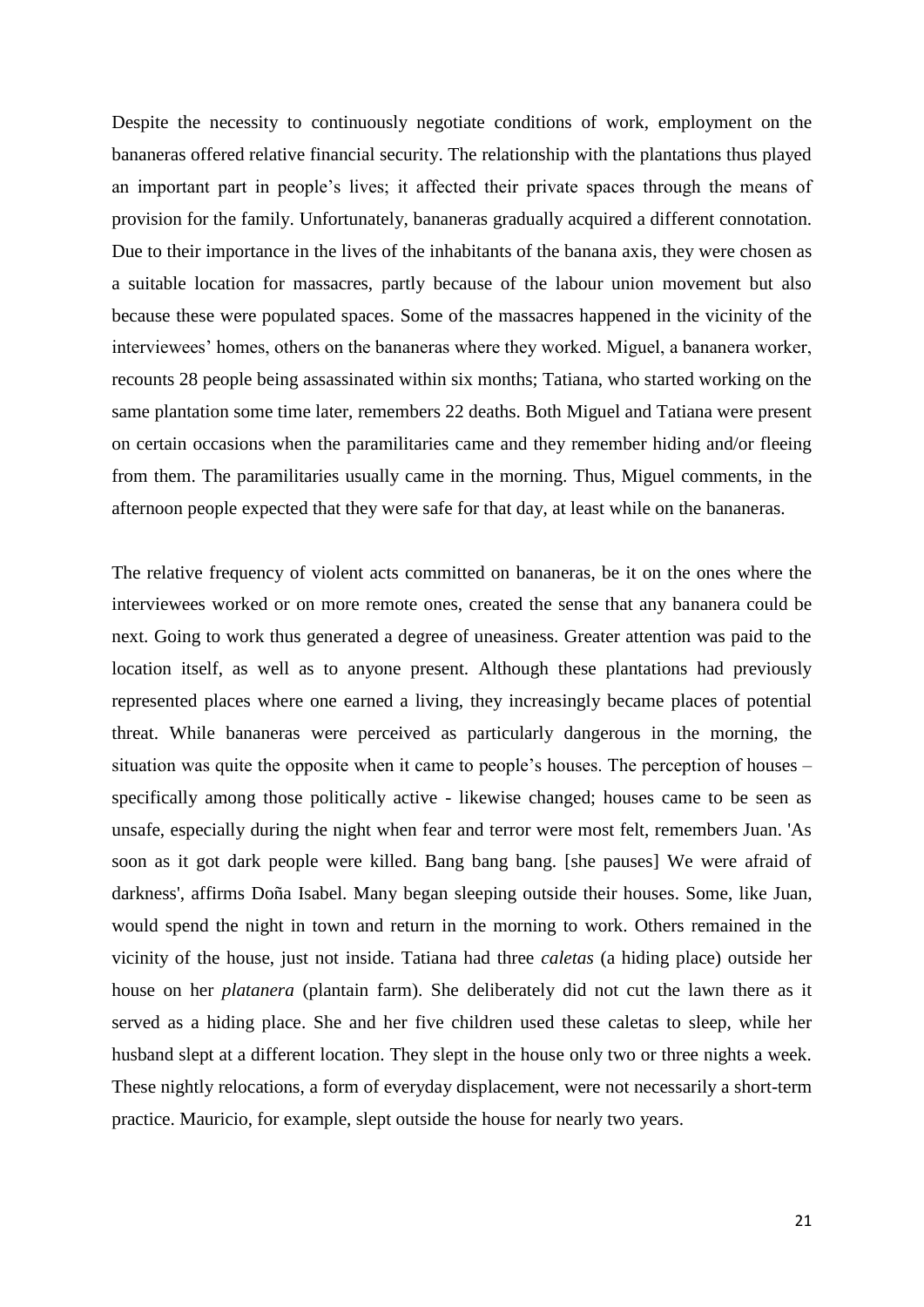Even if people continued sleeping in the house they did not feel safe. 'One did not sleep as deeply there as people here [in the village of resettlement] sleep' comments Martín, explaining the high state of alert people were in. They would wake at the slightest noise. Some had their doors blocked, others their beds raised. Beds were placed on bricks so that they allowed for sufficient room for people to use as a hiding place. Alejandra has her bed raised even now in the area of resettlement, when she feels no imminent threat. She similarly says that she learnt to sleep standing up if need be. Displacement was therefore no longer a phenomenon occurring only in Urabá, as a region, but was encroaching upon the home and the bed. It was affecting people's places of intimacy and creating a sense of displacement in their own homes. Bananeras and houses, two important features of the physical and cognitive landscape, were no longer perceived as before. The physical landscape underwent a cognitive change. What had previously represented financial security (banana plantations) and shelter (people's houses), became places of risk, of potential threat.

Finally, perhaps the most telling example of a change in the perception of a place is the modification of one's plans. Sense of place is not only affected by the present but is influenced by past memories and thoughts of the future. Since migration to the banana axis had increased after the arrival of banana companies in the first half of the 1960s, the elderly interviewees had seen and participated in the making of place. The same memories of past lives that might have kept them there when they still believed that the conflict would not last long, were also the memories which served as a point of comparison with what Urabá used to be like, how it had changed and what it was becoming. The plans to pass the land on to their children, as many had hoped, made less and less sense as Urabá was no longer seen as a desirable or indeed possible place to grow old. Tatiana and her political colleagues had 'dreamt of getting old together'. They joked about who would look after whom or help the other with their medicines. Later on, when things started getting 'ugly', when Urabá was increasingly experienced as an unfamiliar place, the conversation about plans for the future changed. Discussions revolved around what one should do if one got caught. How could one provoke tiro de gracia*,* being shot on the spot, and thus avoid the torture that they were likely to undergo as military targets in order to give out information. The discussions thus no longer referred to a distant future of experiencing old age in Urabá but instead to an imminent future, the prospects of which were not pleasant.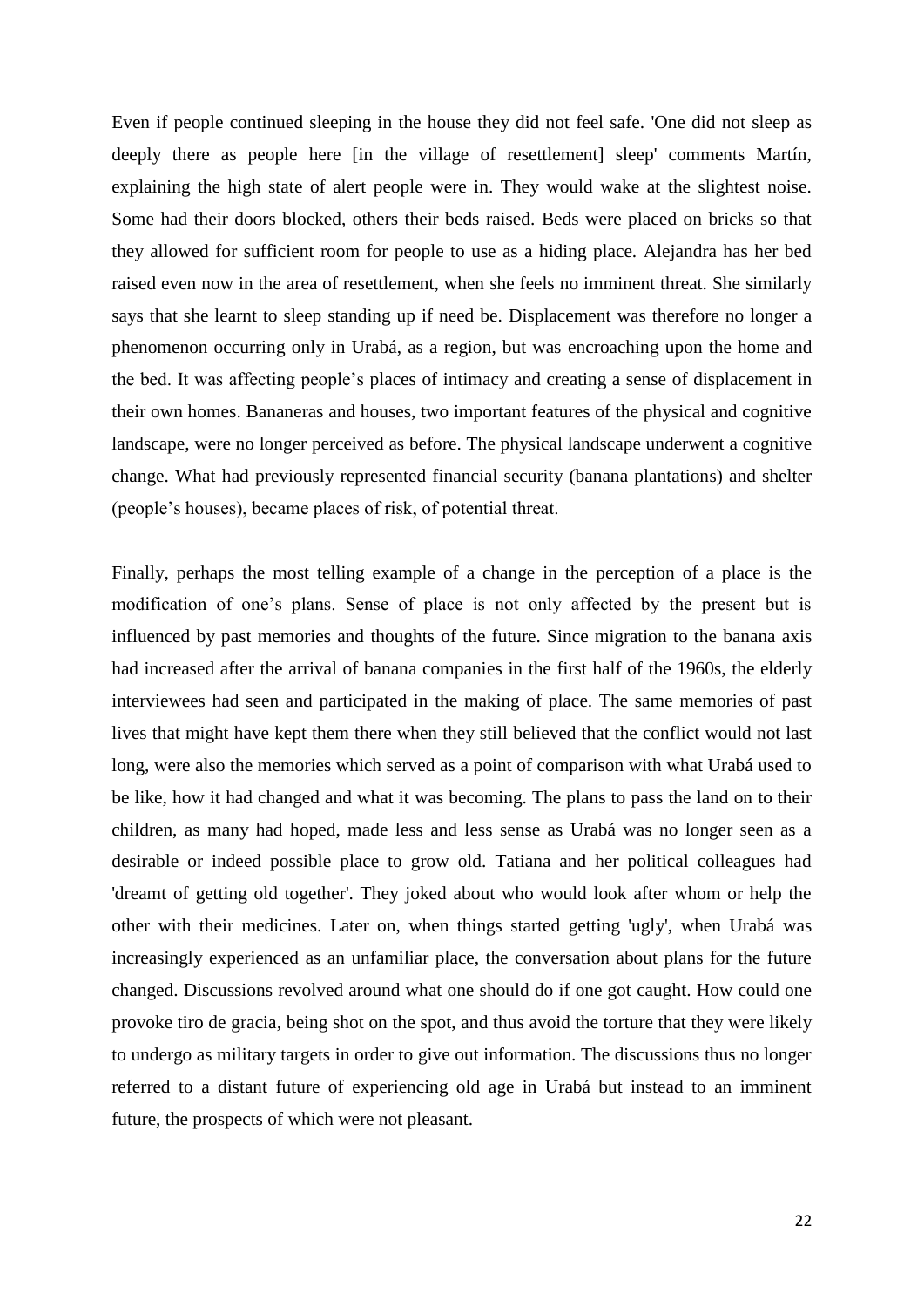All of these changes, despite the fact that people had not moved physically and might have still been living in their respective houses, transformed their places substantially. The place they had once known, the one they had created in response to often disadvantageous social, economic and political factors, was no longer the same and could not be considered suitable for the future. Their processes of displacement, the substantial change in their ways-of-being, the transformation of the familiar into the unfamiliar, therefore started before people actually left the region.

Displacement is both about the loss and the making of place.<sup>75</sup> While this article examined the process of loss of place rather than the making of place, it is worth pointing out that the two processes are intertwined and that people's past experiences affect their current lives. Displacement is something that 'is still going on in one's head' Alejandra asserts. Besides the persistent use of the law of silence and sleeping with their beds raised, displacement has had an impact on people's political and organisational engagements. As a result of past experiences, the sense of community has been lost and even among the displaced there are now disparities and distrust - while some feel they can never again travel back to Urabá, others do, which raises suspicions about their political preferences. Possibilities of political and social organisation are therefore greatly curtailed. Individual political engagement has similarly been affected. Political preferences and conviction might have stayed the same, nevertheless, they have been reduced to a personal level. Don Andrés, who is still highly critical of the government and its lack of preoccupation for the poor, prefers not to discuss politics since he feels his opinions would not be accepted well in the village of resettlement. Mauricio, who was an active member of Unión Patriótica and a labour union member, whose political activism played such an important role that he claimed to have been the last one to leave his village of origin, now similarly maintains a low profile. At the location of resettlement he refuses to get involved in politics and would discuss it only in private with people he trusts. He explains he does not want to go through the same process of losing what he has since 'it's obvious that the same thing can happen again'. He took a temporal and spatial distance from Urabá. He is purposefully limiting what used to be one of the defining characteristics of his identity. The anxiety over what might happen, and the fear of political activity based on what has already happened, inhibits him from living his life fully. This in

<sup>&</sup>lt;sup>75</sup> Turton, 'The Meaning of Place in a World of Movement'.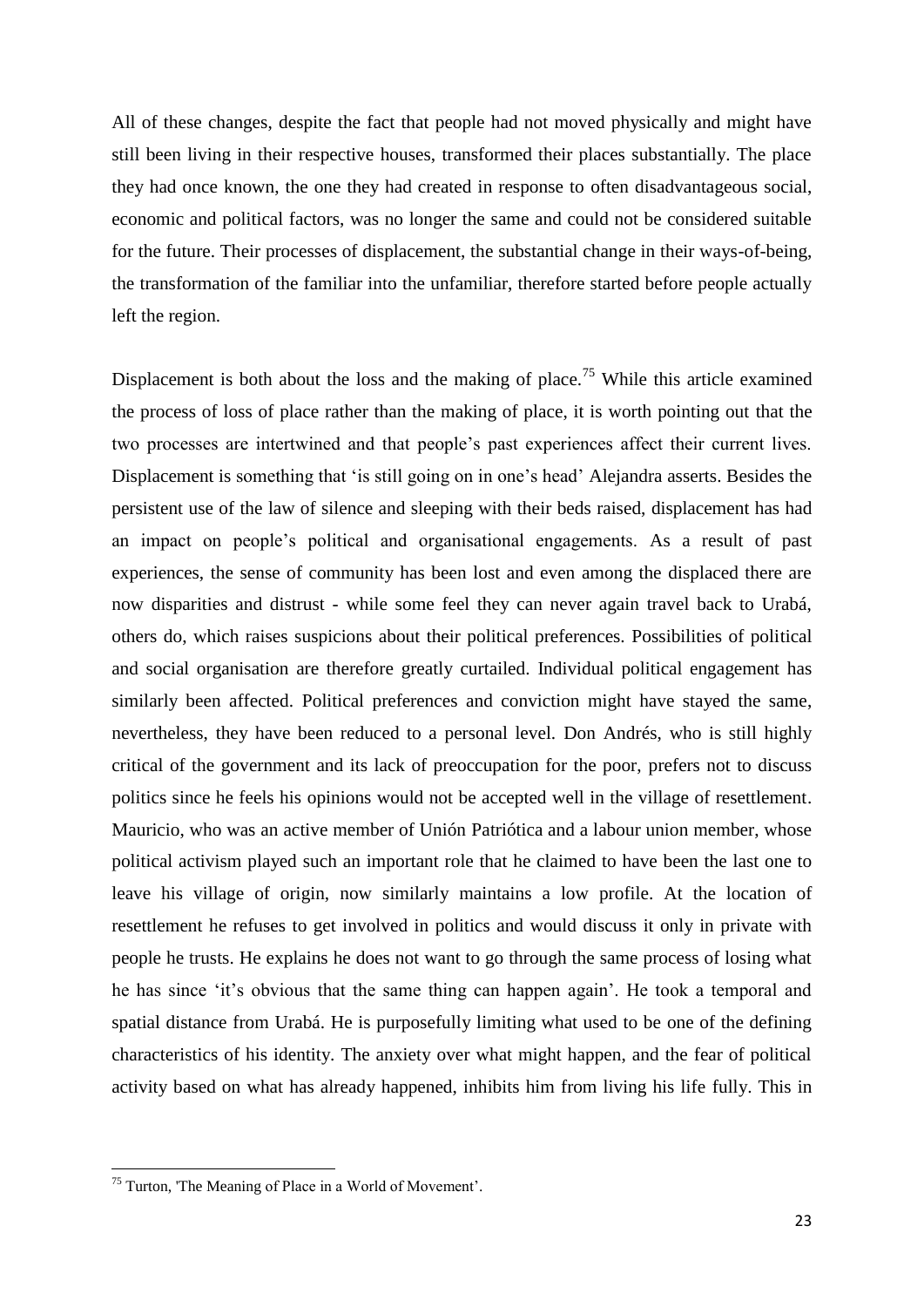turn prevents him from establishing a closer link to the new place and stands as an obstacle to emplacement – to rendering the place meaningful.

#### *Conclusion*

This article set out to question when the 'clock' of displacement starts. The ethnographic accounts of people's lived experiences in this article show it is difficult to specify a precise starting point for displacement. Some events, like imprisonment and disappearance, might play a more prominent role than others and are indeed more memorable and bear greater consequences. They therefore stand out. But alongside these events, the process of displacement can be traced back to a time when negotiation of place became increasingly difficult; when witnessing the unmaking of one's place took on sufficient force, velocity and persistence that any attempts at resistance or other efforts to make the place more similar to what it used to be were perceived as futile.

As demonstrated, the violence and terror substantially affected people's lives and the ways in which people related to places and to others inhabiting them. It was not just acts of resistance that made displacement a reality before physical relocation, but also the reconfiguration of the phenomenological landscape of Urabá had a profound impact on people's association of place. The fight for territorial control between the guerrillas and the paramilitaries reached the micro level of people's own territories. Displacement did not come only to Colombia, Urabá and the village where the interviewees came from, but reached places of intimacy; it came down to people's houses and beds, homes, work and friendships. Being confined to certain spaces, limited in their liberty to move, limited in their ability to be politically or socially active, sharing their space with strangers, and behaving in certain ways, people saw their lives affected in numerous dimensions. Changing perceptions of Urabá as a place that once was 'tasty' soon became sour. Whilst being physically present, people's attitudes toward Urabá changed from it being a desirable place to grow old to one of displacement, where only short-term plans were made. The loss of place was therefore not sudden but unwound gradually. Some of these consequences of living in violence and undergoing gradual displacement are still felt almost two decades later in the area of resettlement; the lack of communal spirit and collective organisation contribute to a sense of solitude. Rather than actively challenging the state, the once political activists are now silent.